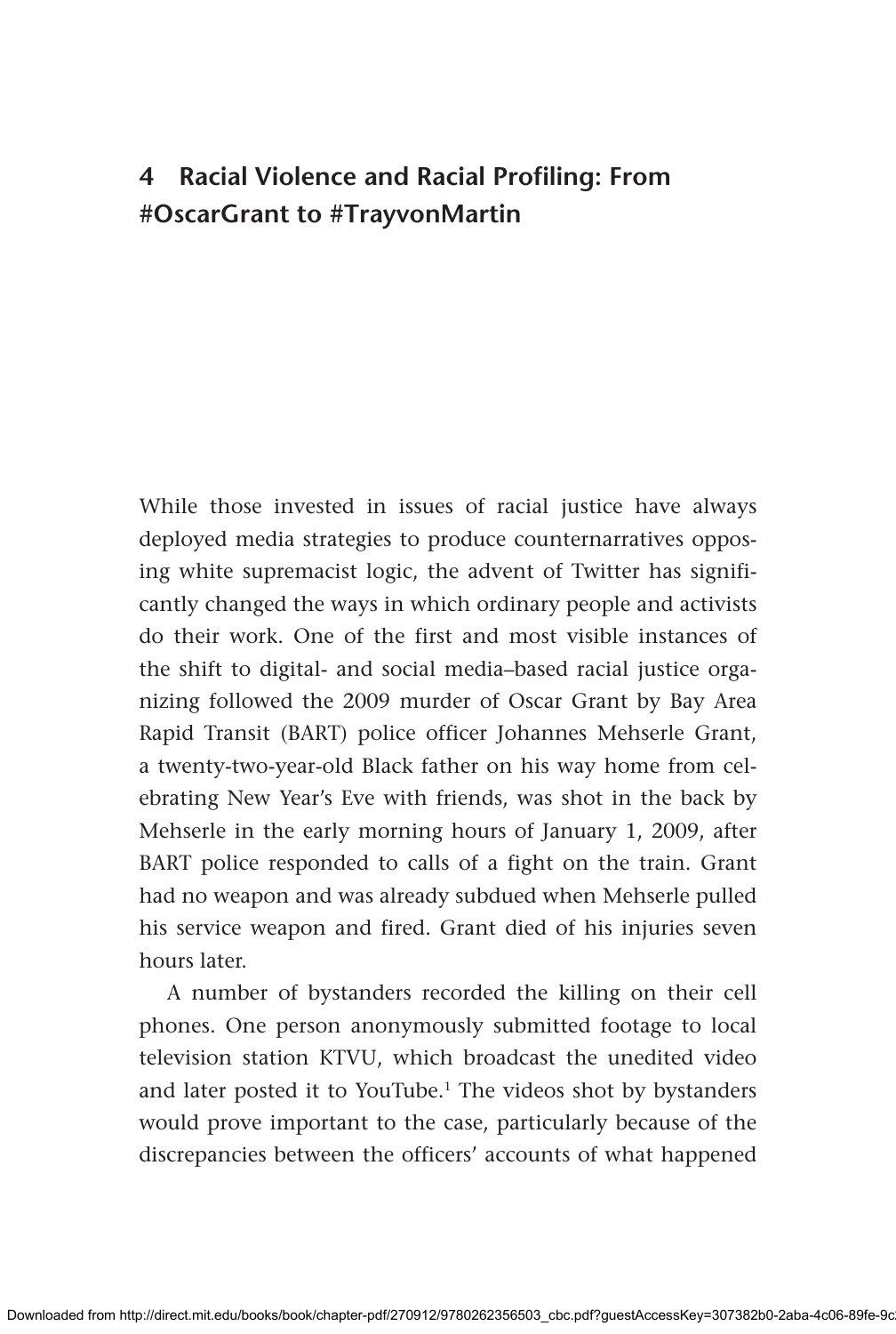**98 Chapter 4**

and that of other witnesses. Some witnesses reported the police attempted to confiscate their phones and footage of the incident, which led to more protests on- and offline.

Racial justice activists in Oakland and beyond quickly linked the murder of Grant to the 1991 police beating of Rodney King, which was also captured on video by a witness, who in that case filmed with a trendy-for-the-time 8mm Sony Handycam. The citizen-recorded video footage of the defenseless King being brutally beaten by four white LAPD officers spread quickly through national and international television broadcasts after being sent to local news station KTLA.<sup>2</sup> Despite this evidence, the acquittal of these officers in a suburban court a year later sparked the 1992 L.A. riots. The public debate over what these events in Los Angeles meant about race, policing, and journalism in America consumed not only mainstream media at the time but the Black press and other counterpublic outlets as well.<sup>3</sup> Eighteen years later the cell-phone videos of Mehserle fatally shooting Oscar Grant spurred a renewed public debate about police brutality and racism, but with user-generated YouTube content that went viral without requiring the attention or the mediation of traditional news outlets. These videos were viewed 500,000 times in the four days following the shooting, and once KTVU posted the video on its website, it averaged more than a thousand views an hour.<sup>4</sup> The shooting of Grant motivated spontaneous protests as people in the Oakland area took to the streets to express their outrage.

Organizers used Twitter, a fledgling platform at the time, to inform community members when and where to meet for the first protest of Grant's death on January 7, 2009. A year and a half later, on July 8, 2010, Mehserle was convicted of involuntary manslaughter, not second-degree murder, which prompted yet more protests in the city of Oakland. Twitter was deployed again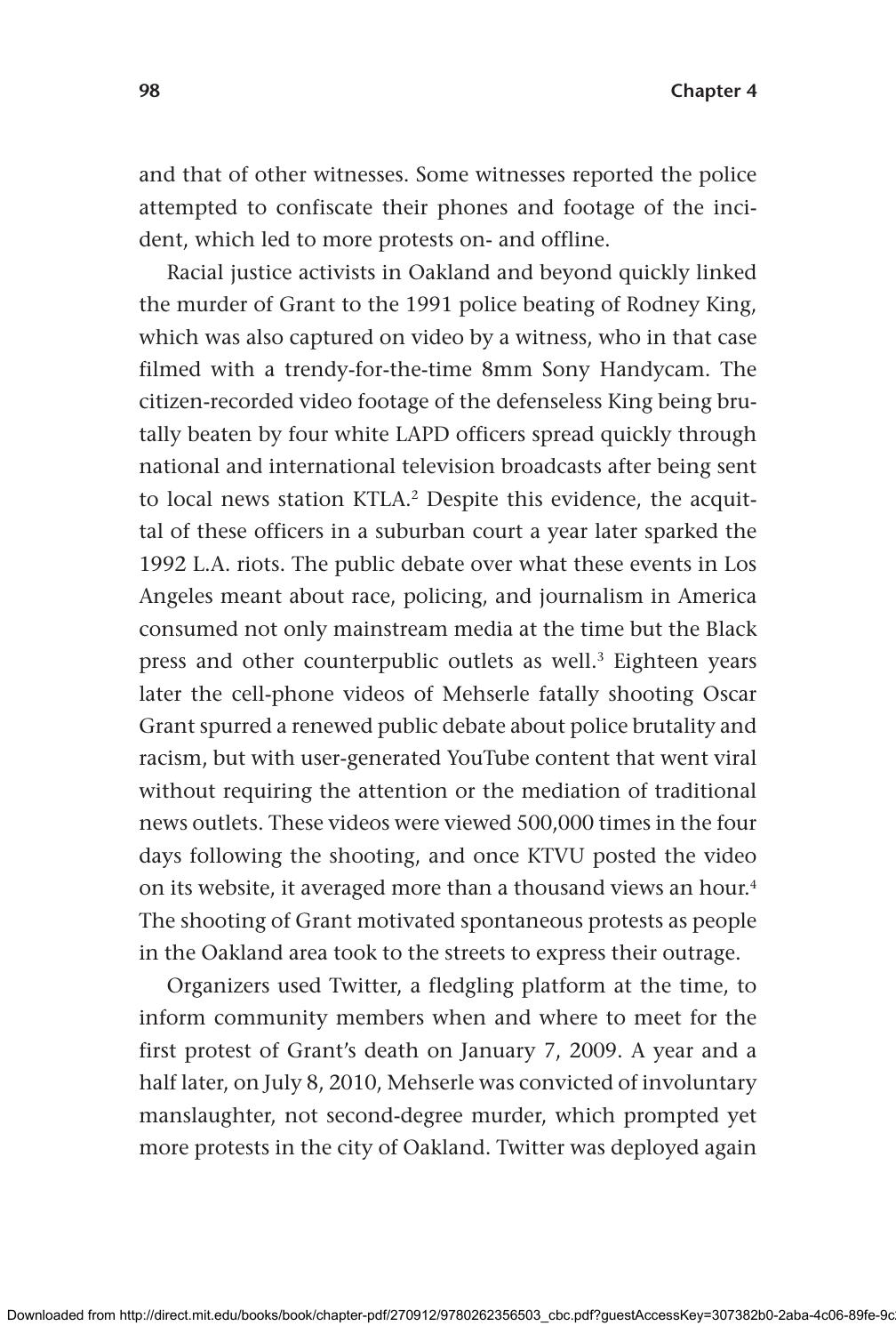in the aftermath of Mehserle's trial, this time to help demonstrators avoid run-ins with police. Using what Paolo Gerbaudo calls the "choreography of assembly," which combines traditional on-the-ground activism with technology-based coordination, Oakland residents tweeted the positions of police blockades and helped those on the ground navigate the city streets.<sup>5</sup> Eighty people were arrested, but the number might have been higher were it not for fast-acting, Twitter-savvy organizers.

Since 2009, the #OscarGrant hashtag has been used in conjunction with other hashtags that mark the names of Black people subject to extrajudicial killings. The murders of Kiwane Carrington, Ramarley Graham, Aaron Campbell, Rekia Boyd, Aiyana Jones, and Raymond Allen were discussed and debated by means of co-occurring hashtags between 2009 and 2012, but it was the 2012 murder of Trayvon Martin that solidified Twitter hashtags as a crucial organizing tool for racial justice activists. Within a week of Martin's murder, Twitter users were comparing the case with that of Grant. That was just the beginning of what would become a resounding chorus calling for justice.

#### **Making the Case for Trayvon Martin On- and Offline**

On February 26, 2012, seventeen-year-old Trayvon Martin walked to a convenience store near his father's home in Sanford, Florida, for Skittles and a drink. On his way home, he was confronted by George Zimmerman, a member of a neighborhood watch group, who fatally shot him. It took six weeks and a coordinated on- and offline effort by Martin's family, their legal team, and activists before Zimmerman was indicted.<sup>6</sup> Zimmerman's acquittal the following year sparked the Black Lives Matter movement.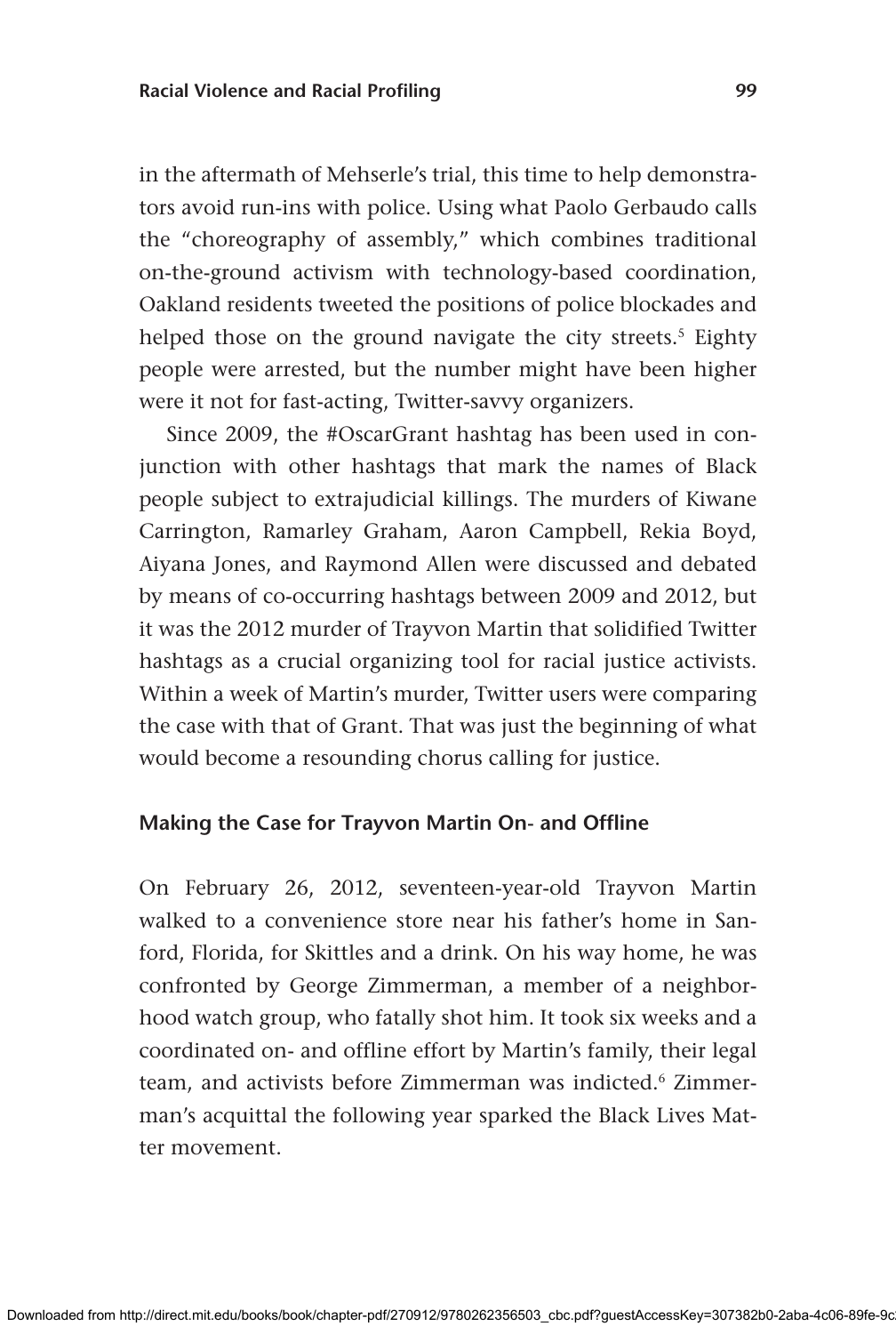

Raylina @raylinar · 8 Mar 2012 George zimmerman is the new johannes mehserle smh #rip #trayvonmartin #oscargrant



Bamb-brrrraaaatt! @ @BambuDePistola . 20 Mar 2012 #OSCARGRANT's murderer, Johannes Mehserle is free and #TRAYVONMARTIN's murderer is free as well. This is clearly a systemic issue.



I Am NikkiFree @iamnikkifree · 14 Mar 2012 First it was #oscargrant. Now it's #trayvonmartin! We marched & protested in Oakland until Oscar's killer was charged & convicted! Florida?

### **Figure 4.1**

Users created early co-occurrence between #TrayvonMartin and #Oscar-Grant.

Trayvon Martin's murder was initially covered, briefly, in local media outlets. The *Orlando Sentinel* reported on February 29 that a "boy, 17, [was] shot to death in Sanford during 'altercation.'"7 It was not until Martin's family procured representation by civil rights attorney Benjamin Crump, who in turn brought in a local attorney with connections to a publicist, that they were able to increase the profile of the case through strategic media engagement. One consequence of the work of this publicist was that Kevin Cunningham, a white graduate of Howard University Law School, learned of the case and started a [Change.org](http://Change.org) petition demanding Zimmerman's indictment.

[Change.org](http://Change.org), a website that allows users to create petitions that can be spread via links on different internet platforms, was used by Cunningham to collect more than 10,000 signatures in just a few days. On March 8 the petition was turned over to Martin's parents, whose grief, as articulated in their open letter on the petition, galvanized the public, making it the most popular petition on the site for several years. They wrote,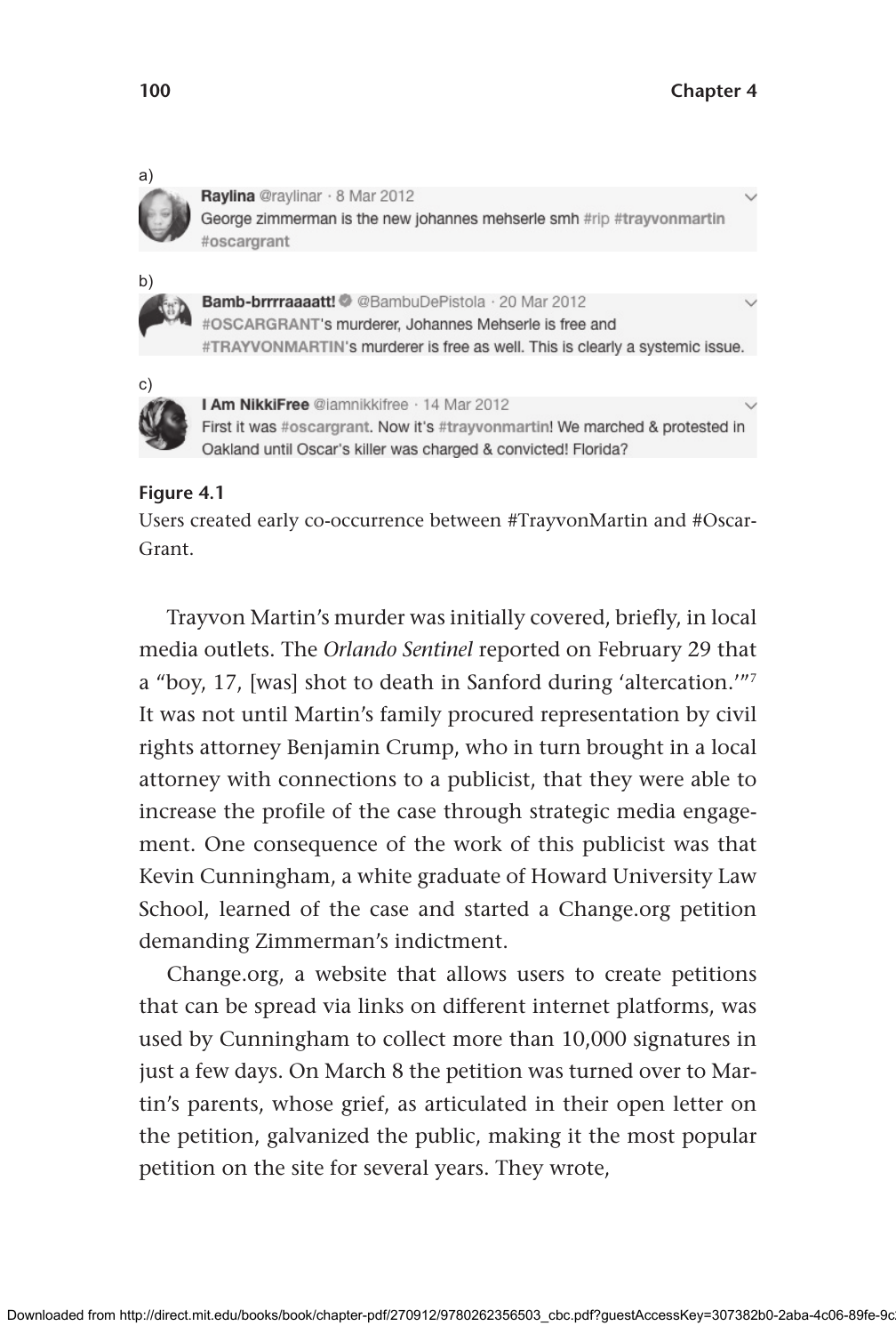

Follow

# Justice 4 #TrayvonMartin. Almost @ 1 mill. Pls sign: change.org/petitions/pros ...

10:06 AM - 21 Mar 2012

#### **Figure 4.2**

Janelle Monáe tweet of the Trayvon Martin [Change.org](http://Change.org) petition.

It's been nearly two weeks and the Sanford Police have refused to arrest George Zimmerman. In their public statements, they even go so far as to stand up for the killer—saying he's "a college grad" who took a class in criminal justice.

Please join us in calling on Angela Corey, Florida's 4th District State's Attorney, to investigate my son's murder and prosecute George Zimmerman for the shooting and killing of Trayvon Martin.8

It would take just six days for celebrities to begin tweeting the petition. After March 13 there was a significant uptick in petition signatures once celebrities, including Spike Lee and Mia Farrow, began to tweet about it. The petition had nearly a million signatures, for example, when singer Janelle Monáe tweeted the link and encouraged people to sign.<sup>9</sup>

Monáe's tweet also coincided with the Million Hoodie March, organized by Daniel Maree and others in New York City. In coordination with the march, ordinary people and celebrities across the country showed their solidarity with Martin's family by posting selfies donning hoodies, commenting on the banal nature of the clothing that was being discussed in the media by conservative pundits like Geraldo Rivera as "thug wear."10 The march spurred more celebrity support from rappers Nelly and Sean "Diddy" Combs. Additional Twitter sharing of the [Change.org](http://Change.org)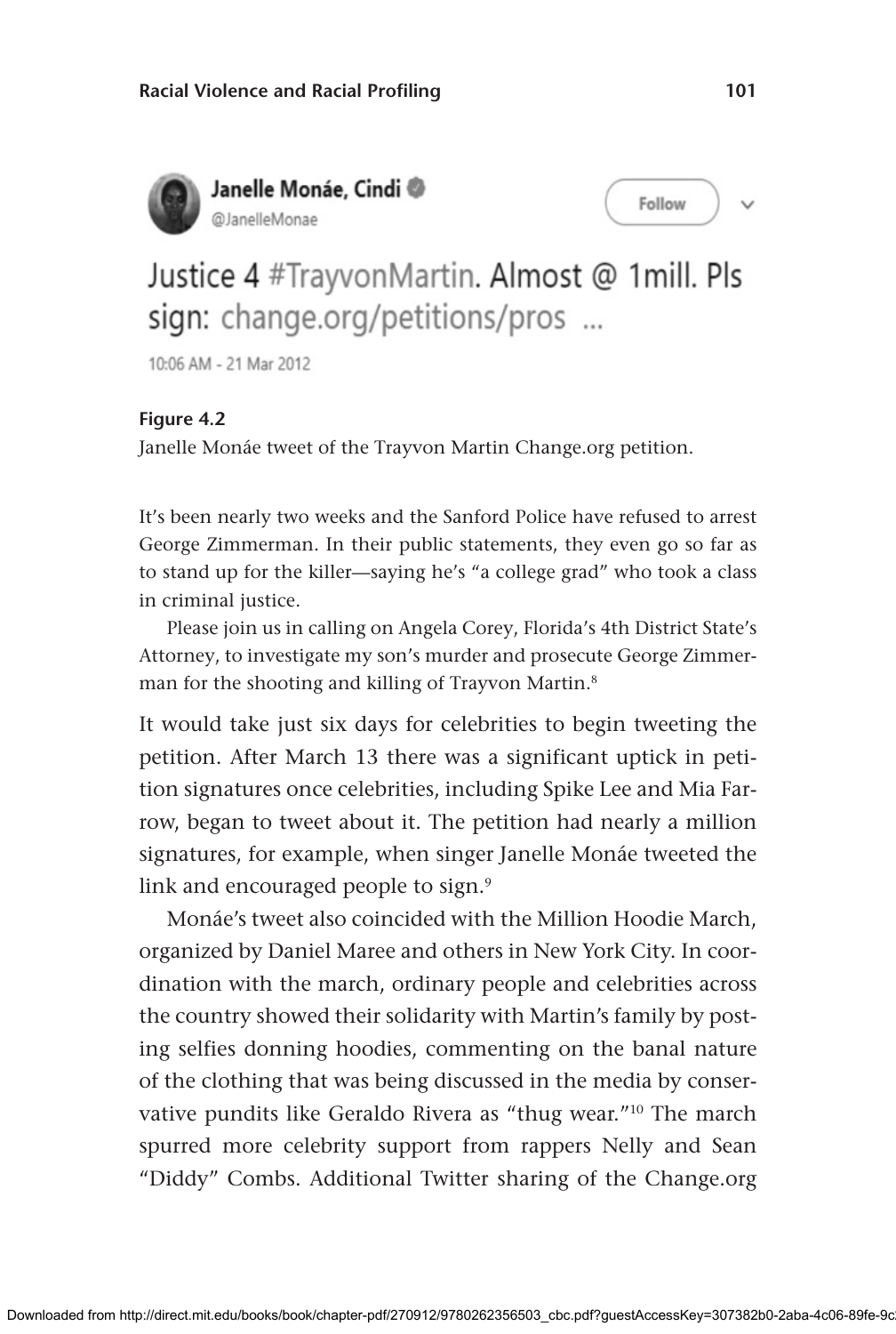petition by celebrities like Cher and John Legend helped push the number of signatures past one million. On March 23, basketball star Lebron James tweeted a photo of himself and Miami Heat teammates donning hoodies and bowing their heads before gearing up for a game against the Detroit Pistons.

The [Change.org](http://Change.org) petition was the most successful and visible one, but other petitions were created to demand justice for Trayvon Martin as well. Maria Roach created a [MoveOn.org](http://MoveOn.org) petition on March 17 that eventually received 500,000 signatures. In addition to petitions, Black organizations such as the Black Youth Project, Dream Defenders, and Color of Change began to champion Martin through other online and on-the-ground campaigns and actions. Independent and Black media such as *Global Grind* and the *Tom Joyner Morning Show* also became instrumental in making Trayvon Martin a household name. By March 26, Martin's family was able to deliver 2.1 million signatures demanding action on the case to Sanford authorities. Zimmerman was finally charged on April 11, one month and seventeen days after he killed Martin.

While social media platforms were used to support Martin, they were also used to support Zimmerman, who created a website to raise money for his defense using PayPal in early April. And building on the popular #Planking and #Tebowing memes, the hashtag #Trayvoning was used by mostly white youth to post pictures of themselves posed as if dead with Skittles and AriZona Iced Tea in their hands. The Zimmerman camp's use of PayPal and later Twitter, and the "trayvoning" meme, illustrate some of the ways hashtags and social media can be used to defend or dismiss injustices even as counterpublics work to resolve them.

Twitter also became a tool to protect Martin's legacy. As Genie Lauren's account shared in the Forward attests, when she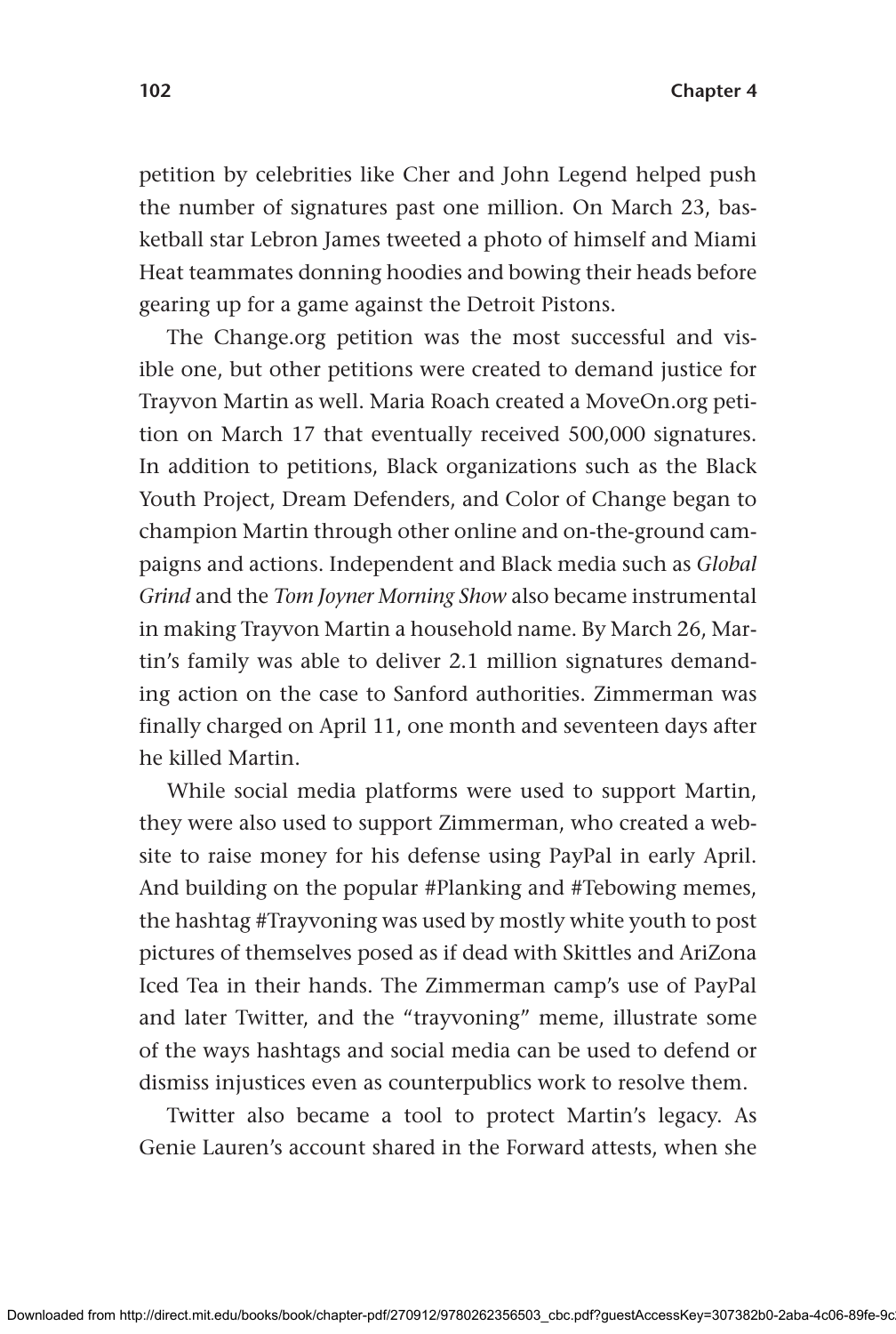learned that a juror on the Zimmerman case had procured a literary agent to write a tell-all about her experience, Lauren took to Twitter to encourage others to demand the rescinding of the contract. In less than twenty-four hours, Lauren and her network had successfully created enough pressure and negative press that the agent tweeted that the deal was over. This advocacy reflects the diversity of ways in which Twitter became a useful tool in the aftermath of Martin's killing.

Our analysis of the #TrayvonMartin network focuses on the myriad ways that the hashtag was used in the moments before Zimmerman was charged, during his trial, and after his acquittal. We discuss how members of the #TrayvonMartin network made sense of the facts of the case and framed the story with counterpublic narratives that highlighted the epidemics of racial stereotypes, fear, and anti-Black violence that resulted in Martin's death.

#### **Networks and Narratives in the #TrayvonMartin Counterpublic**

Between March 10, 2012, and February 15, 2015 (our data collection window), the hashtag #TrayvonMartin appeared in more than three million tweets generated by nearly two million unique users. To render this large network tractable, we limited our analysis to tweets generated by users who were retweeted or mentioned at least once (thus eliminating network isolates) and divided the data into three networks, each corresponding to important milestones in the history of Trayvon Martin's death and the subsequent trial and acquittal of George Zimmerman.

Over the course of the evolution of the hashtag #TrayvonMartin, we identified several notable shifts in discourse and network leadership. While initially the story was framed as a personal one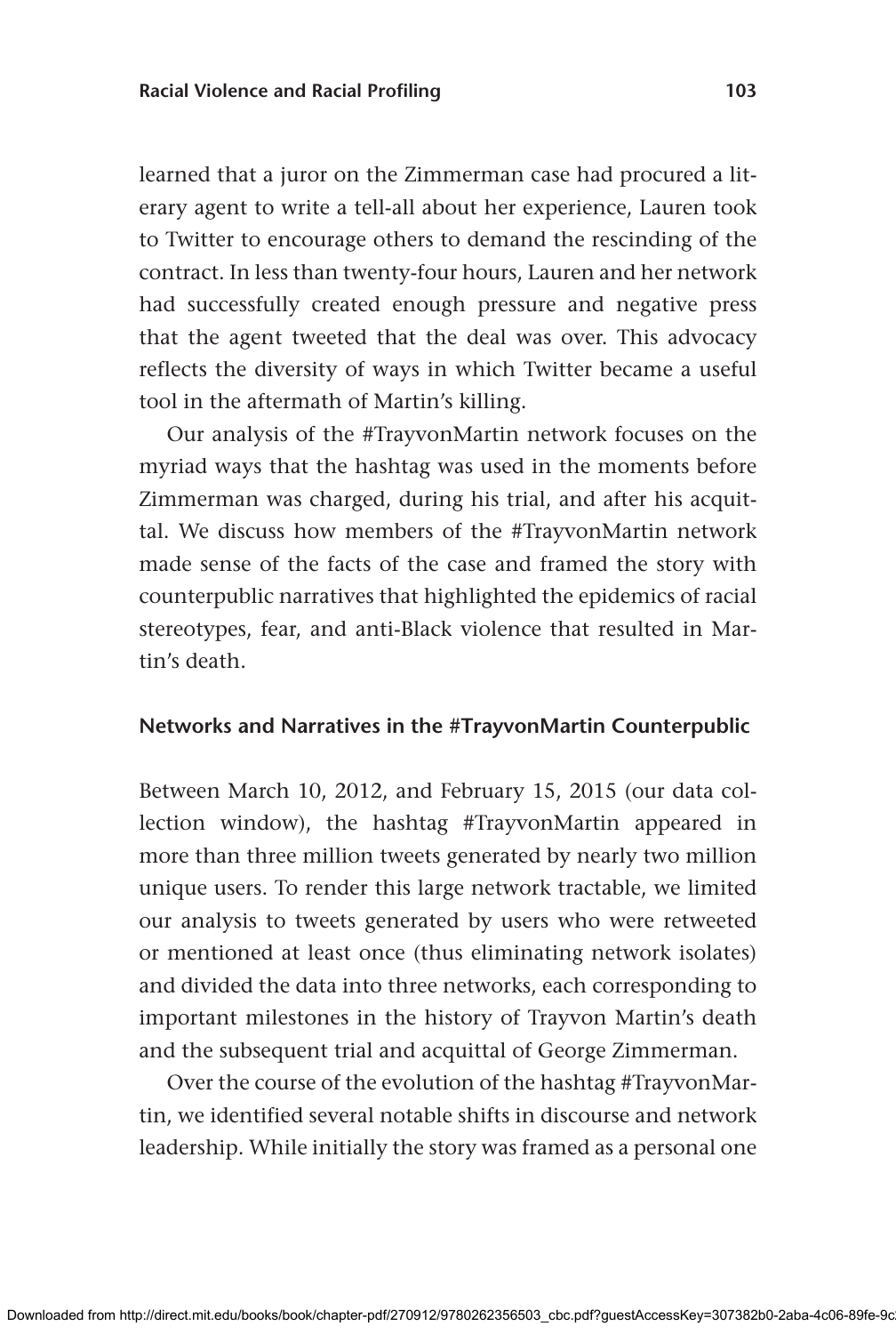in an effort to construct Trayvon Martin as a legitimate victim, and African American celebrities and sympathetic mainstream journalists and commentators were centered in the network, eventually the story evolved into one in which the very concepts of legal justice and criminal liability were debated at both the local and national level, and then into a story in which Trayvon Martin became a cipher for larger critiques of widespread anti-Black violence and systemic inequality.

#### **Precharges Network**

The *precharges network* includes data from March 10, 2012, a little more than three weeks after Trayvon Martin's death, through April 10, 2012, the day before George Zimmerman was charged with second-degree murder for the shooting. The largest of the three networks in our sample, despite spanning the shortest time frame, the precharges network includes 114,431 tweets generated by 83,588 users connected by 109,070 retweets and mentions in our sample. This precharges time period was characterized by intense and targeted efforts on behalf of the Martin family lawyers and others to publicize Martin's story, including the [Change.org](http://Change.org) petition described above, tweets about Martin by several highly followed celebrities and journalists, and significant press coverage of the incident in the mainstream media.<sup>11</sup> We see these efforts reflected in the emergent pretrial network leadership. The top twenty most retweeted accounts included those of Martin's mother, Sybrina Fulton (@SybrinaFulton), the Martin family lawyer, Benjamin Crump (@attorneycrump), the journalist Anderson Cooper (@andersoncooper, @AC360), and Black celebrities, including Gabrielle Union, Taraji P. Henson, Tichina Arnold, and Diddy Combs (@itsgabrielleu, @TherealTaraji, @TachinaArnold, @iamDiddy).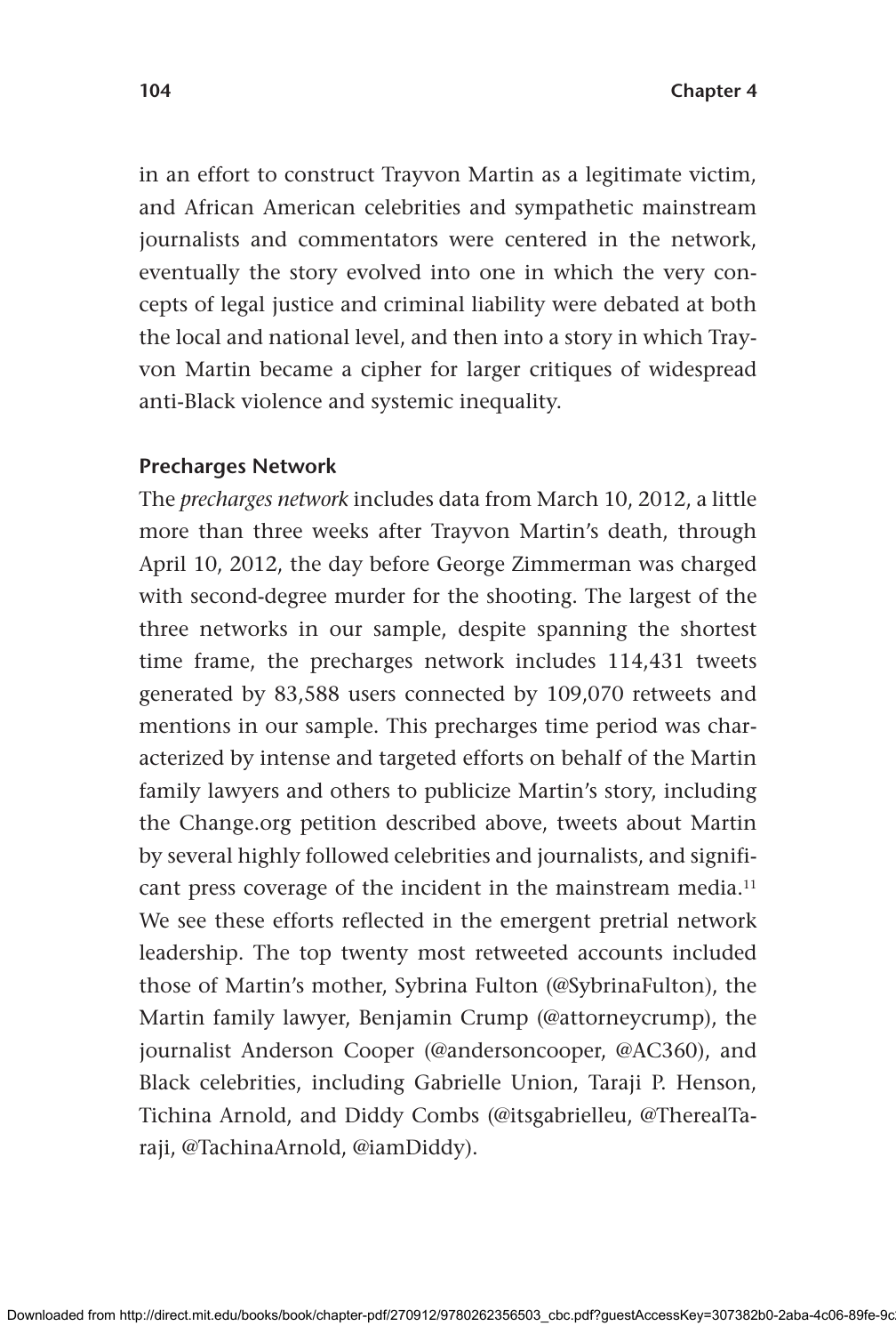The most retweeted accounts also included several parody accounts that exploited the opportunity for public attention by tweeting false promises of money or political action to garner retweets. Two of these accounts, @RealFerrellWill and @WeLove-Trayvon, were the most retweeted accounts in the pretrial network, collecting a combined total of more than 15,000 retweets over the course of several days in late March 2012. Both promised to donate \$1 to the (at the time nonexistent) #TrayvonMartin Foundation for every retweet received, and as a result, both rapidly gained followers and retweets before Twitter users realized the promises were hoaxes. Although Twitter had a formal policy against such parody accounts and hoax tweets at the time, it was not until 2013 that the platform introduced mechanisms for easily reporting fake accounts and content. This, combined with retweets by highly followed (real) celebrities who did not initially recognize the hoaxes, allowed the accounts to sustain visibility, collecting followers and retweets for some time.

Because of their high number of retweets, these two parody accounts occupy unusually central positions in the network, in this way more closely resembling the accounts of journalists and celebrities (such as @andersoncooper, @TherealTaraji) than other parody accounts, which tend to appear along the periphery of the network. This suggests @RealFarrellWill and @WeLoveTrayvon, despite their disingenuous promises of charitable donations and their eventual suspension and deletion from the platform, may have played an outsized role in popularizing the #TrayvonMartin hashtag and, perhaps, awareness of Martin's death more generally.

The Black celebrities central to this network, the majority of whom were Black women, expressed grief and outrage over Trayvon Martin's death and combined advocacy efforts for justice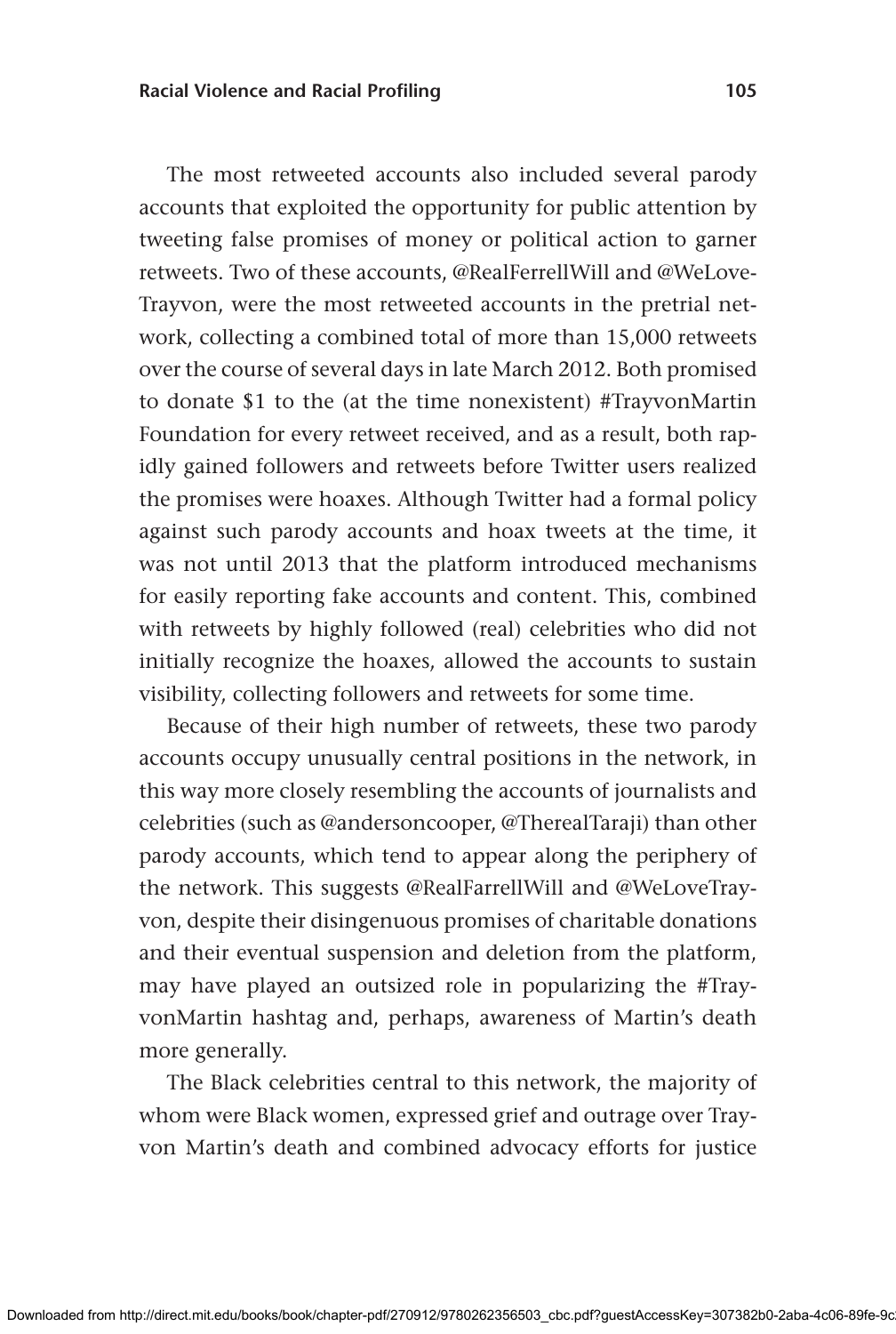in the case with personalized commentary that constructed Martin as an "every kid." For example, actress Taraji P. Henson tweeted, "I worry about my son!!!! JUSTICE FOR #TrayvonMartin NOW!!!!!," while actress Tichina Arnold, who tweeted daily the number of days that had passed since Trayvon Martin "begged for his young life," also tweeted, "I Repeat: I WILL NOT let the death of INNOCENT #TrayvonMartin go until #GEORGEZIM-MERMAN is brought 2 JUSTICE. That baby was MURDERED 4NOTHING," and actress Gabrielle Union tweeted, "#TrayvonMartin case has exposed some ppl as monsters … not just Zimmerman but ANY1 who makes excuses 4 a man who kills an unarmed child." In such tweets and others shared widely in the network sent by these women, we see Henson, Arnold, and Union using personal and familial appeals, calling Trayvon "baby" and comparing him to family members. Further, Martin's innocence is continuously reentrenched through language that focuses on his youth ("young life," "child"), as is the maliciousness of his death, both in descriptions of the individual actions of Zimmerman and in the characterizations of those who sought to defend him ("begged for his life," "murdered," "monsters").

While less central to the network than these Black women celebrities, the rapper-producer Diddy Combs's tweet sharing the previously discussed [Change.org](http://Change.org) petition was popular in the network, along with a tweet from Real Time HBO host Bill Maher in which the comedian stated, "No probable cause in #TrayvonMartin murder? If a dead unarmed teen and an angry racist with a smoking gun is too subtle a clue, what isn't?" From the Combs and Maher tweets we see how the network valued both action and outrage in relation to Martin's murder.

Of note, Combs shared the petition only after ordinary people—noncelebrities—made a concerted effort to draw him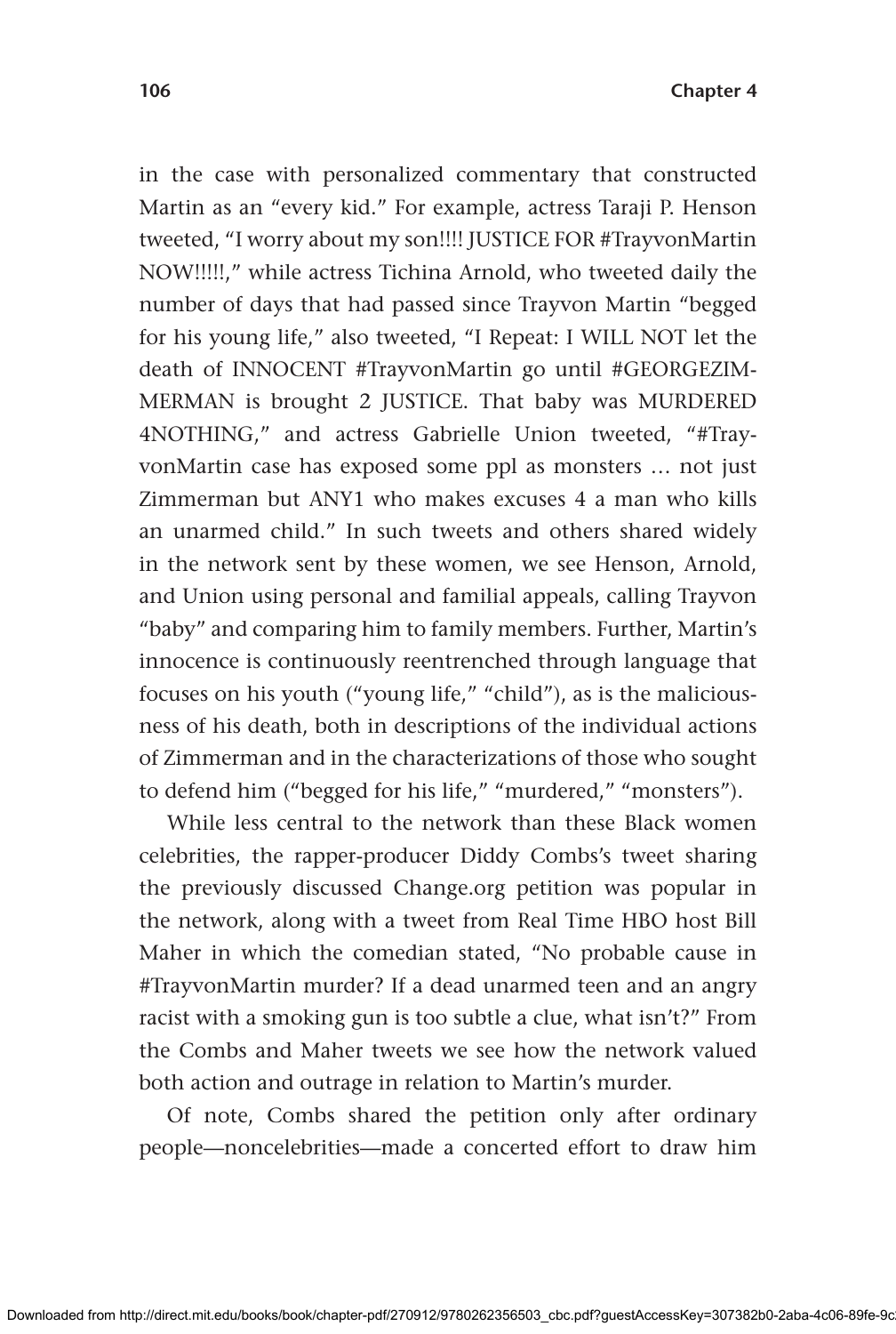into the network. Dozens of users tweeted messages directly at Combs asking him to use his platform to draw attention to the case, while others accused Combs of failing in his moral duties as a Black star who vacationed in Florida as the Martin family struggled to gain national attention. For example, @BritiniD-Writes tweeted, "Dear @IamDiddy a FL man MURDERED a Black teen named #TrayvonMartin in Feb & still isn't arrested. RT to get #GeorgeZimmerman arrested!" And @PonderonThat was one of many users who brought the [Change.org](http://Change.org) petition to Combs's attention, tweeting, "@iamDiddy pls sign &RT the petition to bring #TrayvonMartin's killer to justice. His family deserves answers <http://chn.ge/xc4oze>." Many users accused Combs of not caring enough about the case, advising him to "use your fame wisely" and "promote something that matters," in tweets about Martin. The popularity of tweets directed at Diddy in the network illustrates the evolution of attention to the case whereby ordinary people succeeded in getting high-profile members of the public to broadcast their concerns, furthering the network and reach of the story and gaining more mainstream attention. It is thus clear that while figures like Combs and other celebrities became central to spreading information about the case, they did so at the behest of ordinary people, mostly African American members of an often ignored counterpublic who tweeted at them asking for support and help.

From the popularity of Anderson Cooper in the network we can see how the counterpublic selected which types of mainstream news narratives and frames about anti-Black violence to spread and support. Cooper's most influential tweet in the pretrial network read, "What I question is why #TrayvonMartin's shooter instantly called him 'suspicious' and said 'these a..holes, they always get away.' @AC360 8p." Here Cooper reveals his own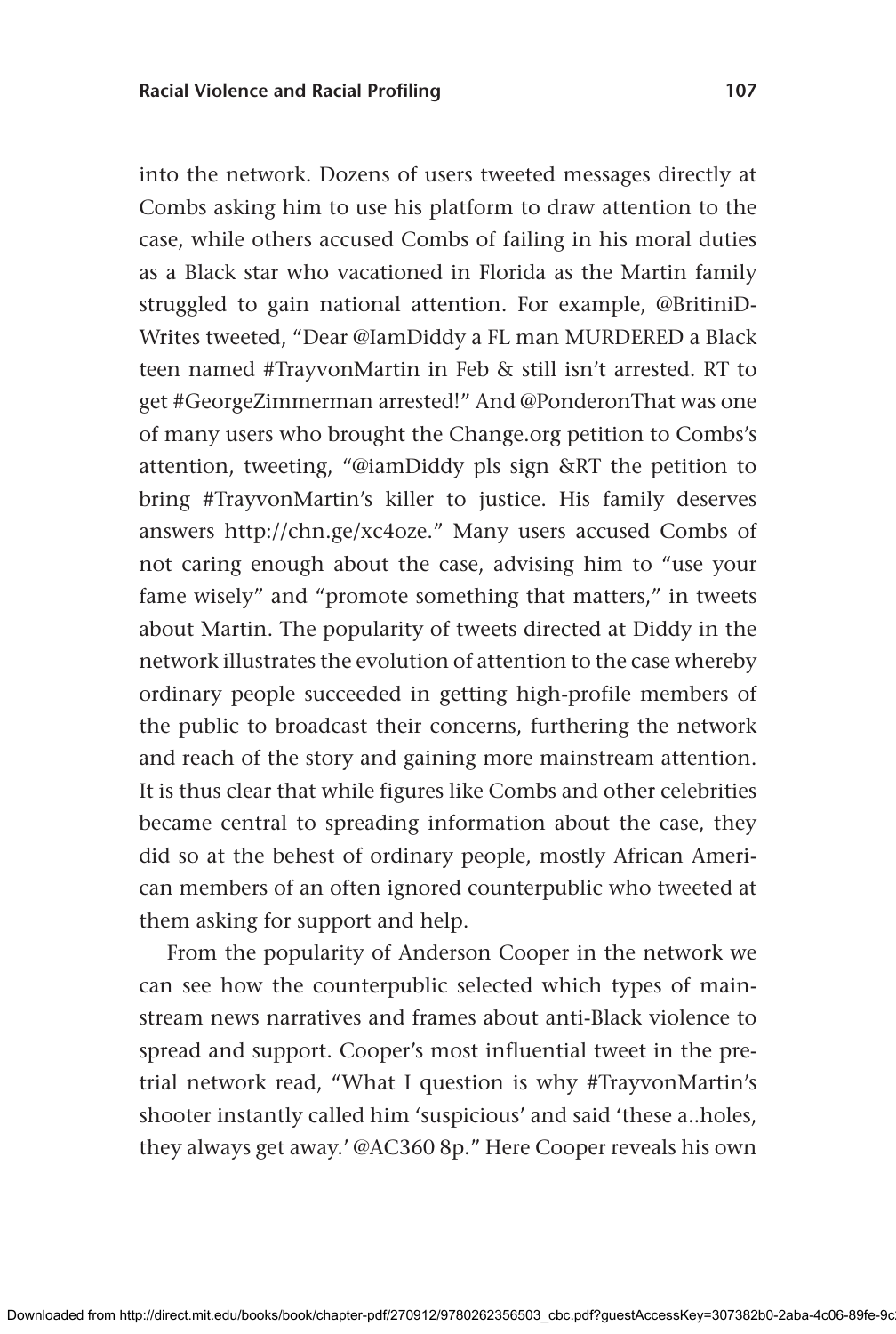**108 Chapter 4**

suspicion of racial bias, though he avoids naming it explicitly. His second most popular tweet in the network goes even further: "Do you think if #TrayvonMartin had been white would he have been labeled 'suspicious'? Would his shooter have been arrested? @AC360 8p, 10p." In this tweet, Cooper calls for reflection and response from his mainstream audience and shares his own perspective, framing the crime against Martin as one based in racial animus while still preserving the luster of objective journalistic inquiry.

It is notable that these two Cooper tweets were most frequently shared and responded to in the network, for Cooper also tweeted several tweets during the same time frame that received less attention and interaction. These included a tweet in which the anchor rephrased his initial reaction as a rhetorical question that did more discursive avoidance of blame attribution: "The shooting of #TrayvonMartin. Unarmed african-american teen. Was race the reason he was labeled suspicious by shooter? @AC360 8p, 10p," and a tweet sent one week later that focused on Zimmerman's version of the story: "Just interviewed #trayvonmartin's shooter's attorney. He says race was not a factor in George Zimmerman killing Martin. @AC360 8p, 10p." Notably, the latter tweet received only about one-tenth the response of Cooper's first-person, "What I question …" tweet, reflecting the prioritizing in the network of news narratives that legitimized Martin's victimhood and connected it directly to racism. Also notable is that while the first two tweets reproduced here were largely shared (by retweets) and responded to (by replies) affirmatively in the network, the responses to and shares of the last two tweets were often corrections or proclamations re-centering racism as a cause for the crime against Martin and casting dispersion on the Zimmerman team. For example, users quoted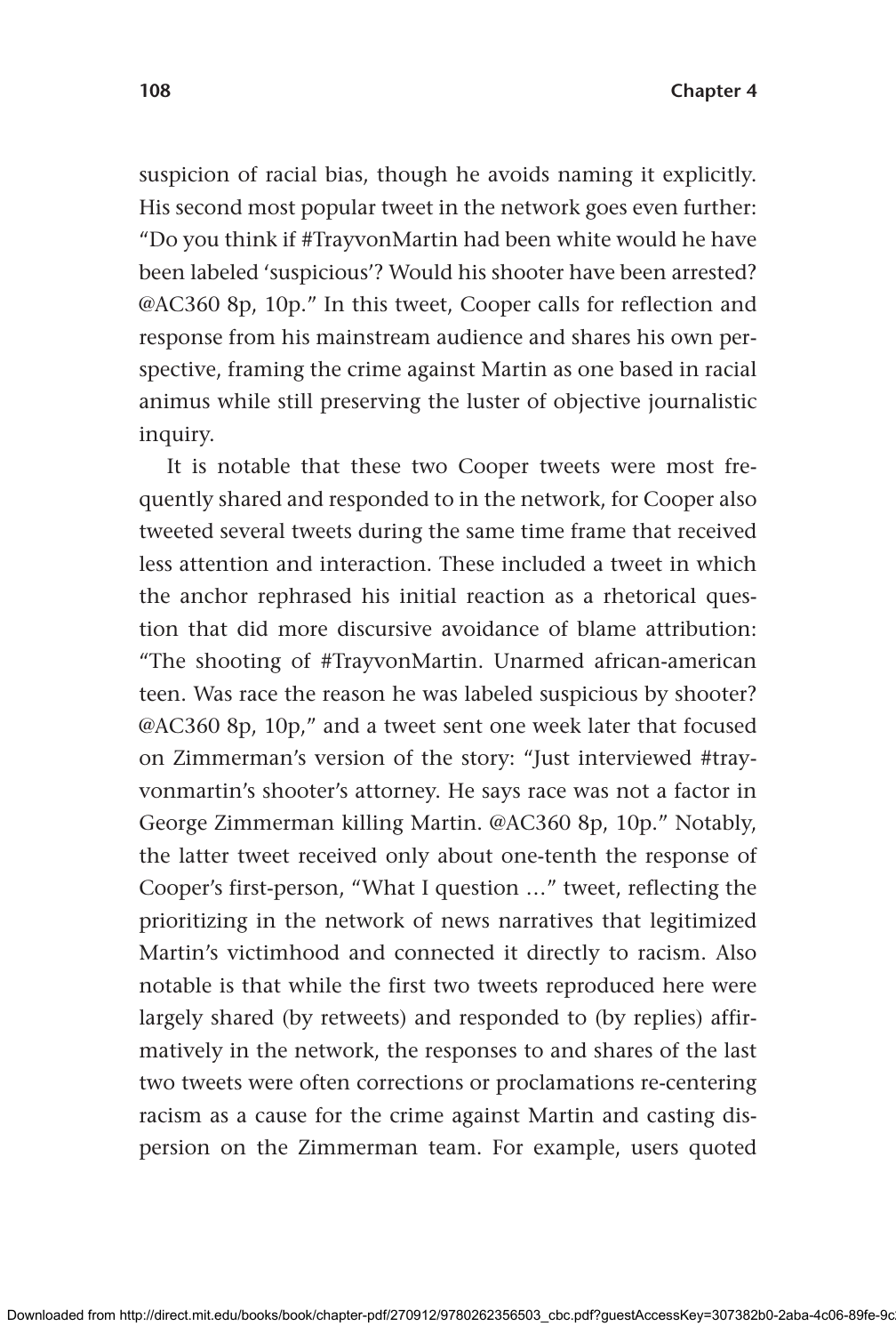Cooper's last two tweets and followed up with their own exclamations, such as the snarky "of course!" and "of course he did, he was paid to!"

## **Trial Network**

The next network we examine, the *trial network,* comprised nearly 70,000 tweets in our sample, sent by 37,588 users connected by 62,740 retweets and mentions. These tweets were sent during the year-plus that elapsed from the day George Zimmerman was charged with second-degree murder (April 11, 2012) through the day he was acquitted of all charges related to Trayvon Martin's death (July 13, 2013). Relatively smaller in size than the networks covering the time periods before and after the trial, the trial network—perhaps predictably—is dominated by accounts tweeting from and about Zimmerman's trial. The most popular account, with nearly twice the retweets and mentions of any other account in the network, belonged to Jeff Weiner, a central Florida journalist who live-tweeted the trial from inside the courtroom (@JeffWeinerOS, with 2,094 retweets and mentions). The next most retweeted and mentioned accounts were those of Robert Zimmerman, George Zimmerman's brother and family spokesperson (@rzimmermanjr, 1,292 retweets and mentions), and Benjamin Crump, the lawyer representing Trayvon Martin's family (@AttorneyCrump, 807 retweets and mentions). Although neither had formal roles in the trial proceedings, both Zimmerman and Crump commented on the trial frequently on Twitter and other media platforms. Other highly retweeted accounts discussing the trial included those of Black celebrities (such as Gabrielle Union, @itsgabrielleu, 551 retweets and mentions) and the Black media outlets BET and BET News (@BET and @BETNews, 387 and 451 retweets and mentions, respectively).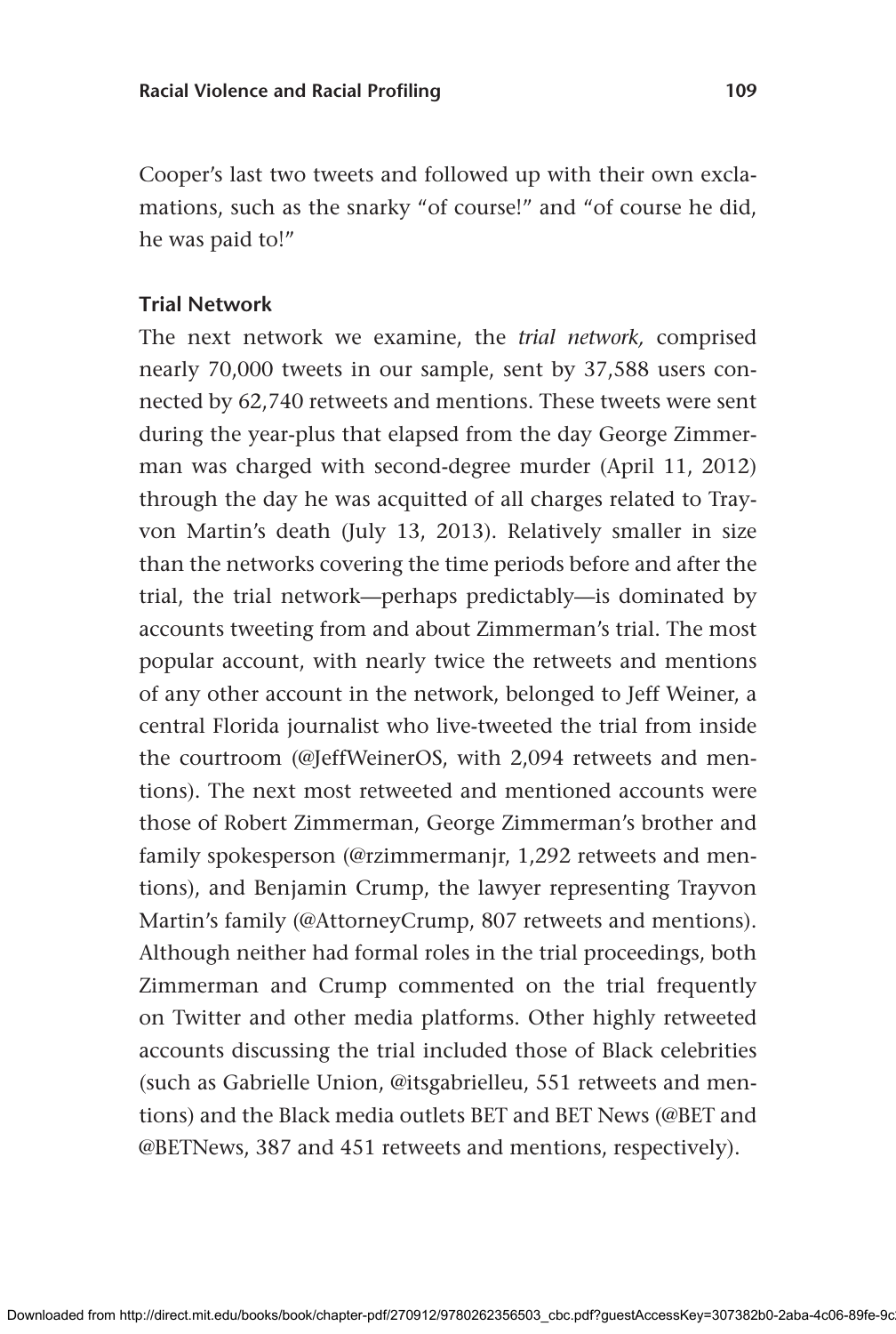**110 Chapter 4**

In addition to these accounts discussing the Zimmerman trial, the trial network also includes bots and other opportunistic accounts that exploited public interest in the trial to make money or promote products. For example, similar to the @RealFerrell-Will and @WeLoveTrayvon accounts described above, a parody account masquerading as that of actor Will Smith (@realWill-Smith) received more than five hundred retweets in exchange for promised financial donations to the (fictional) #TrayvonMartin Foundation. However, unlike the similar accounts in the pretrial network, the @realWillSmith donation-for-retweet promise was extremely short-lived, lasting only hours, compared to several days for the accounts that trended in the pretrial network. This suggests that users became relatively more savvy over time about identifying hoaxes, and consequently hoax accounts were less influential in the discourse during the trial network than they were previously.

In this period, the fact that only one Black celebrity, Gabrielle Union, held on to a top spot in the network shows that rather than spreading tweets from high-profile figures seeking to draw attention to the case, the network centered news about the legal case, particularly the ins and outs of the charges and trial, as well as the competing narratives coming from the Martin and Zimmerman camps. This is clearly illustrated by the top three accounts in the trial network, those of Jeff Weiner, an *Orlando Sentinel* reporter, who covered the trail from the ground at the local level; Robert Zimmerman, George Zimmerman's brother and the family spokesman, who primarily appeared in the network as the result of replies from various users challenging his public assertions about the case and trial and denigrating him and his brother; and Benjamin Crump, the Martin family attorney who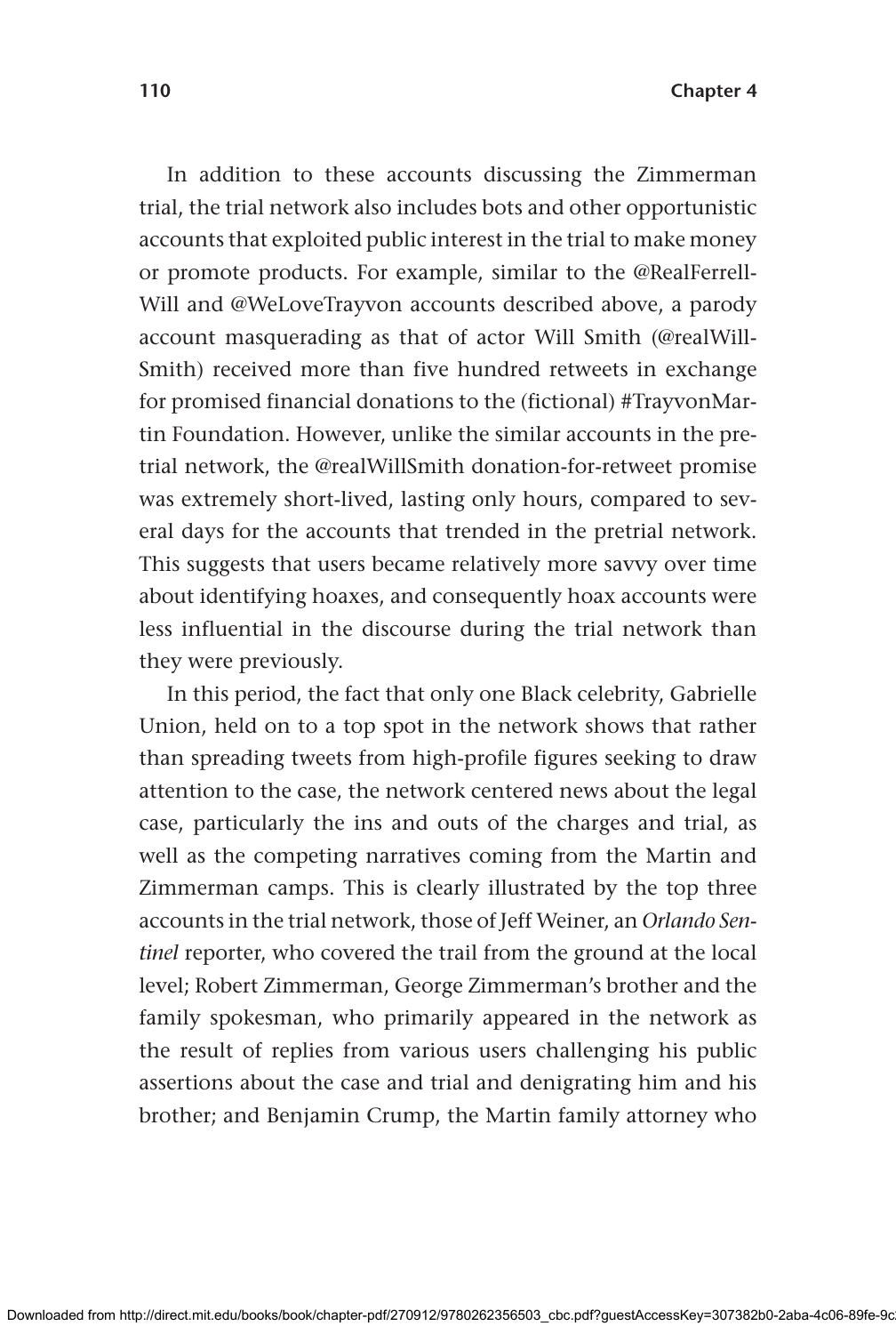became central to the network as a result of retweets as other users shared his updates on the case and the general status of the Martin family. The difference in the kinds of engagement that made Robert Zimmerman and Benjamin Crump central to the network reveals the importance of looking beyond network data to the ways that publics and counterpublics use the technological tools available to them to elevate or challenge particular discourses.

Crump's tweets like "For all asking here is the link to last week Motion and Court Transcript #TrayvonMartin" (which included several lengthy links to said documents) and "Be sure to follow the #TrayvonMartin legal team to stay abrest [sic] on all case updates. @NatJackEsq @parksesq and @JasmineEsquire" were retweeted widely in the network. Robert Zimmerman appears in the network because of all the @ replies he received as direct challenges to his contentions about his brother and the story of what happened the night of Martin's death. In response to a tweet that received less than ten retweets in which Robert Zimmerman said, "Commemorate #TrayvonMartin NE way U like, but don't slander my brother #GeorgeZimmerman in the process," dozens of members of the #TrayvonMartin network responded with critiques of the logic of the tweet, critiques of Zimmerman's general defense of his brother, and pure outrage at the circumstances of Martin's death. Responses to the Robert Zimmerman's tweet ranged from "@rzimmermanjr slander? Really?..everytime you speak you r slandering a young man who can no longer speak TRUTH. Murder is murder" to "@rzimmermanjr The Zimmermans think only they have the right to voice their opinions ..." and "@rzimmermanjr Man Fuck your brother!" Here we see the interventionist counternarratives that arose from the network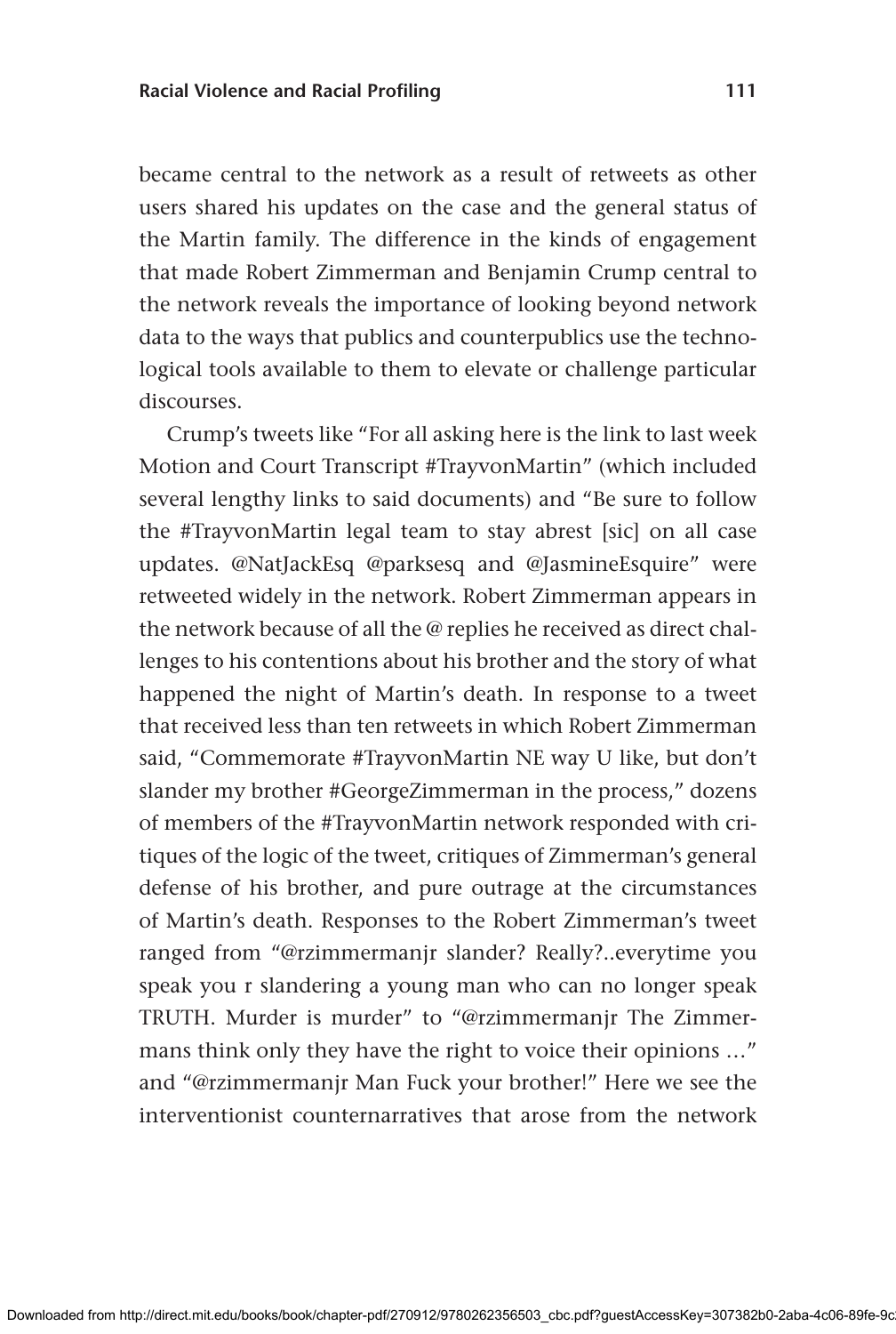in response to the presentation of Zimmerman's defense, as well as the outrage in the network directed at Zimmerman generally.

Journalist Jeff Weiner, the most central node in the trial network, maintained this position through his dogged reporting on the case and trial and his frequent posts. Notably, Weiner has a fairly modest following on Twitter but was elevated in this network owing to his close proximity and access to the case. For example, Weiner frequently tweeted breaking updates about the legal proceeding and statements made by both the Zimmerman defense team and the Martin family team, along with comments from the judge overseeing the case. Examples of Weiner tweets that circulated widely in the network include "Natalie Jackson: 'A Black 17-year-old child should be able to walk home from the store & not be shot.' #TrayvonMartin" and "Guy: #TrayvonMartin died after experiencing child's worst fear: 'to be followed on the way home in the dark by a stranger.' #ZimmermanTrial."12 The popularity of these tweets in the network show how news reporting that amplified the arguments being made by members of the prosecution were favored over those made by Zimmerman's defense team—which Weiner spent equal time reporting on, but which received far fewer retweets.

The trial network also included BET News and BET accounts, which became central to the network for reporting on the case. Notably, while BET is an entertainment, not news, channel, it is the only cable or broadcast network to appear in a dominant position in the trial network, revealing the sourcing preferences of the network during this period and a desire for news about the case that openly contextualized Martin within Black experiences with anti-Black violence and the criminal justice system. @BETNews reported details of the trial in the form of direct quotations from the prosecution against Zimmerman that tended to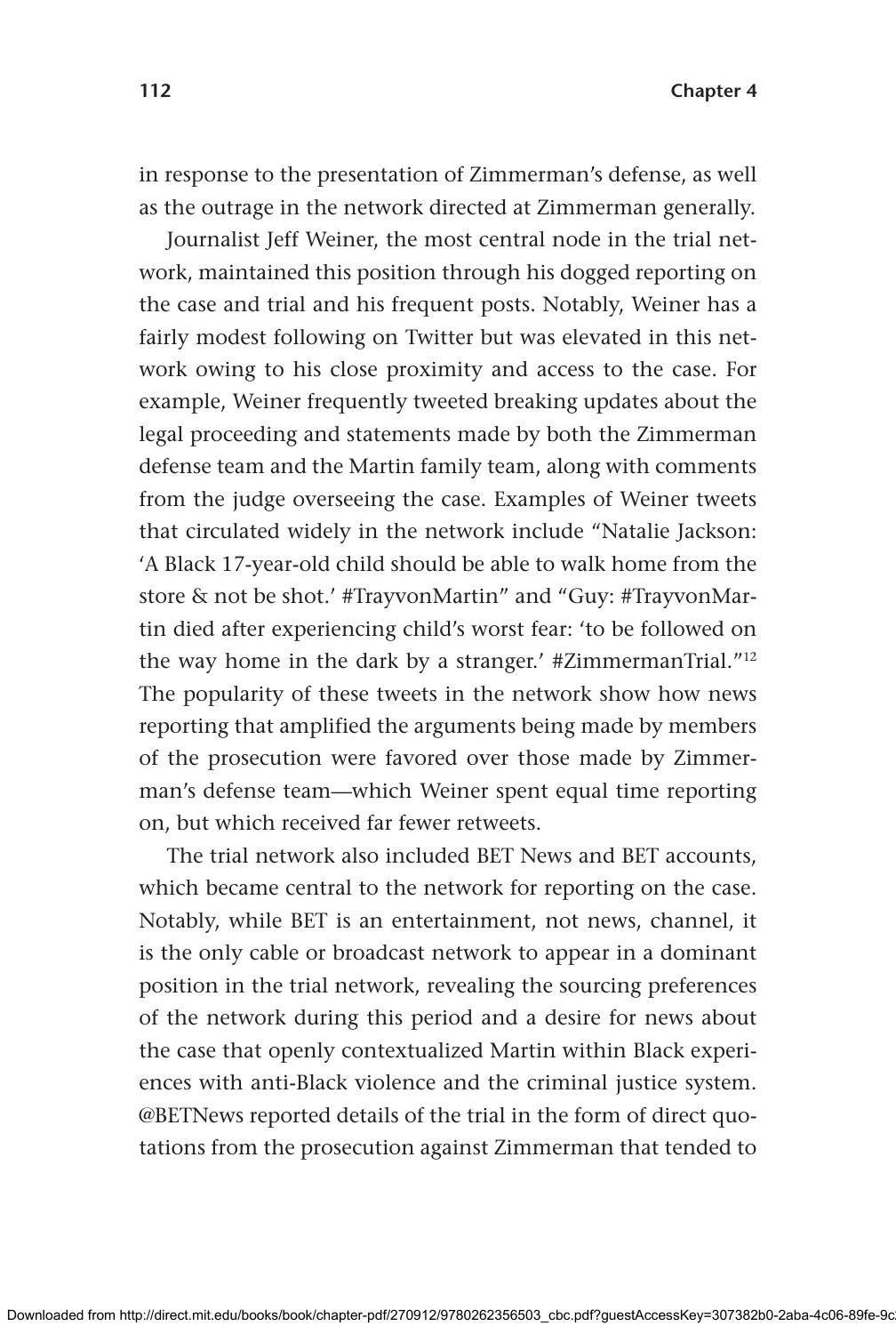center Martin's innocence and cast doubt on Zimmerman's version of events, occasionally using all caps to emphasize parts the reporter found important. @BET also frequently tweeted about the inner workings of the trial but included reports on Martin's family "asking for prayers," tweets that highlighted inconsistencies in the way police handled Martin's death, and comparisons of Martin's death to that of Jordan Davis, the Black teen killed the same year as Martin by a white man after a dispute over loud music in a gas station parking lot.

#### **Posttrial Network**

The final network in our analysis, the *posttrial network,* includes tweets sent between July 14, 2013, the day after Zimmerman was acquitted, and February 15, 2015, the end of the data collection window for this chapter. This eighteen-month period allows us to examine themes that emerged immediately after Zimmerman's acquittal, as well as those that surfaced after the initial media frenzy over the verdict dissipated. The posttrial network includes 85,914 tweets sent by 61,620 unique users connected by 79,627 retweets and mentions. Approximately three quarters of the tweets in the posttrial network were sent in the days immediately following Zimmerman's acquittal as advocacy organizations like the NAACP, Black media outlets, and celebrities like Rihanna commented on the verdict, subsequent protests, and ongoing legal action against Zimmerman.

Following this initial surge of activity, there was a small uptick in tweets containing #TrayvonMartin when then president Barack Obama spoke about Trayvon Martin and racial profiling in a White House press briefing. Although President Obama himself never tweeted about Trayvon Martin, on July 19, 2013, his remarks about Martin were heavily quoted and linked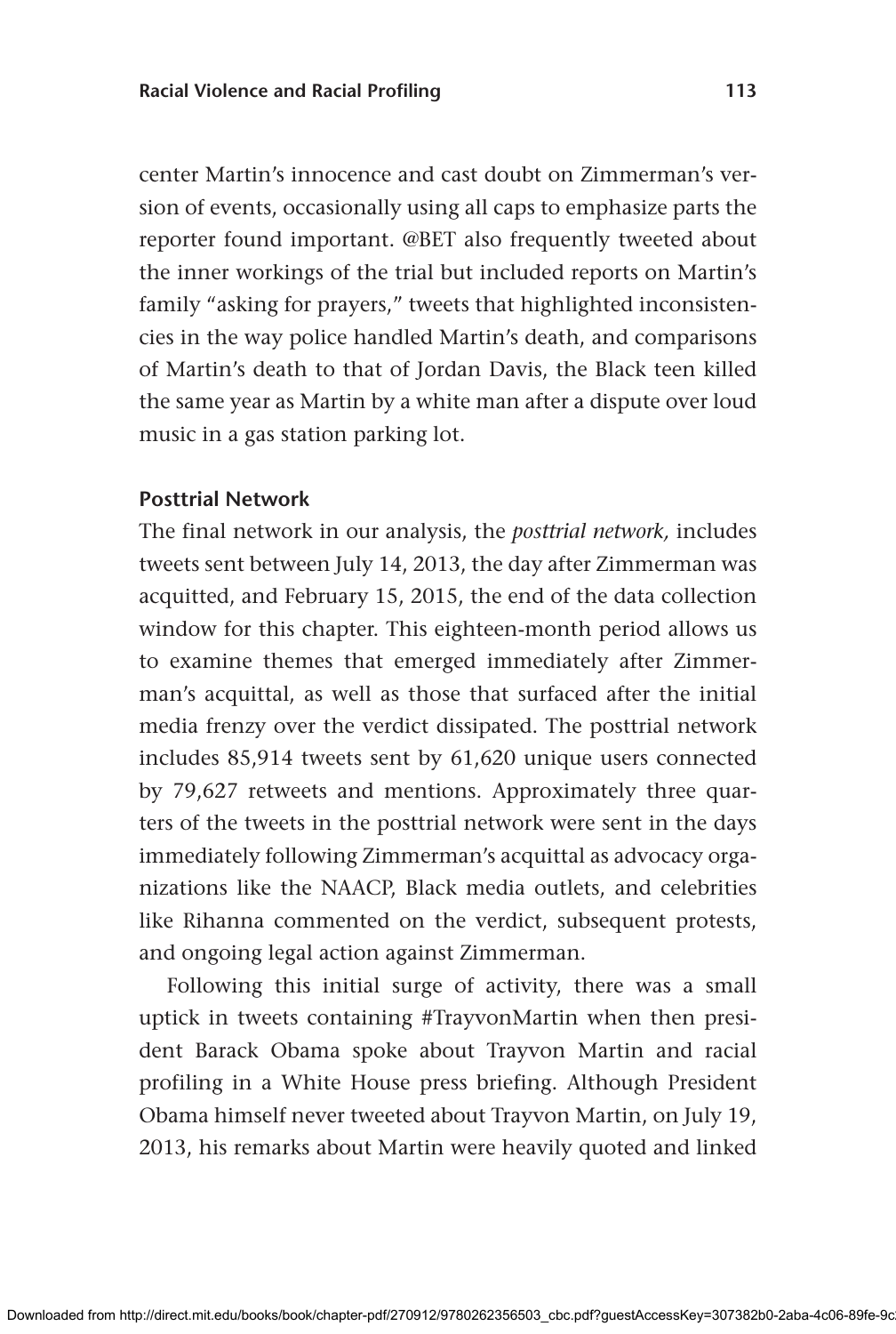by other Twitter users. These tweets, along with ongoing commentary about the Zimmerman verdict, yielded several thousand tweets per day, in our sample, until the end of July 2013, when the pace slowed to between several dozen and around one hundred tweets per day.

Tweets containing #TrayvonMartin continued to appear at a rate of approximately thirty to one hundred per day until the following February, when several thousand tweets appeared on February 5, 2014, the day that would have been Trayvon Martin's nineteenth birthday. The #TrayvonMartin hashtag continues to trend each year on Martin's birthday, as well as on the anniversary of the day he was killed. Apart from these dates related to Martin's life and death, the #TrayvonMartin hashtag also trends during other events involving the extrajudicial killing of Black men and boys, including the August 2014 protests following the death of Michael Brown in Ferguson, Missouri; the November 2014 protests following the death of Tamir Rice; and the December 2014 protests following the failure to indict the police officers involved in the deaths of Michael Brown and Eric Garner (we discuss these cases in the next chapter). Thus, over time, the hashtag #TrayvonMartin both reflects an ongoing commitment to honor the life and memory of Trayvon Martin himself and references a larger pattern of systemic injustice across the United States. Here we see a shift away from the individualized framing of Martin as child victim popular in the pretrial network and the legal details that were of interest in the trial network. Instead, Martin's victimhood becomes a cipher for the larger experience of injustice among Black people, particularly that involving anti-Black violence, state-sanctioned violence, and neglect and abuses within the legal system. In the posttrial network Martin's case is most frequently connected, through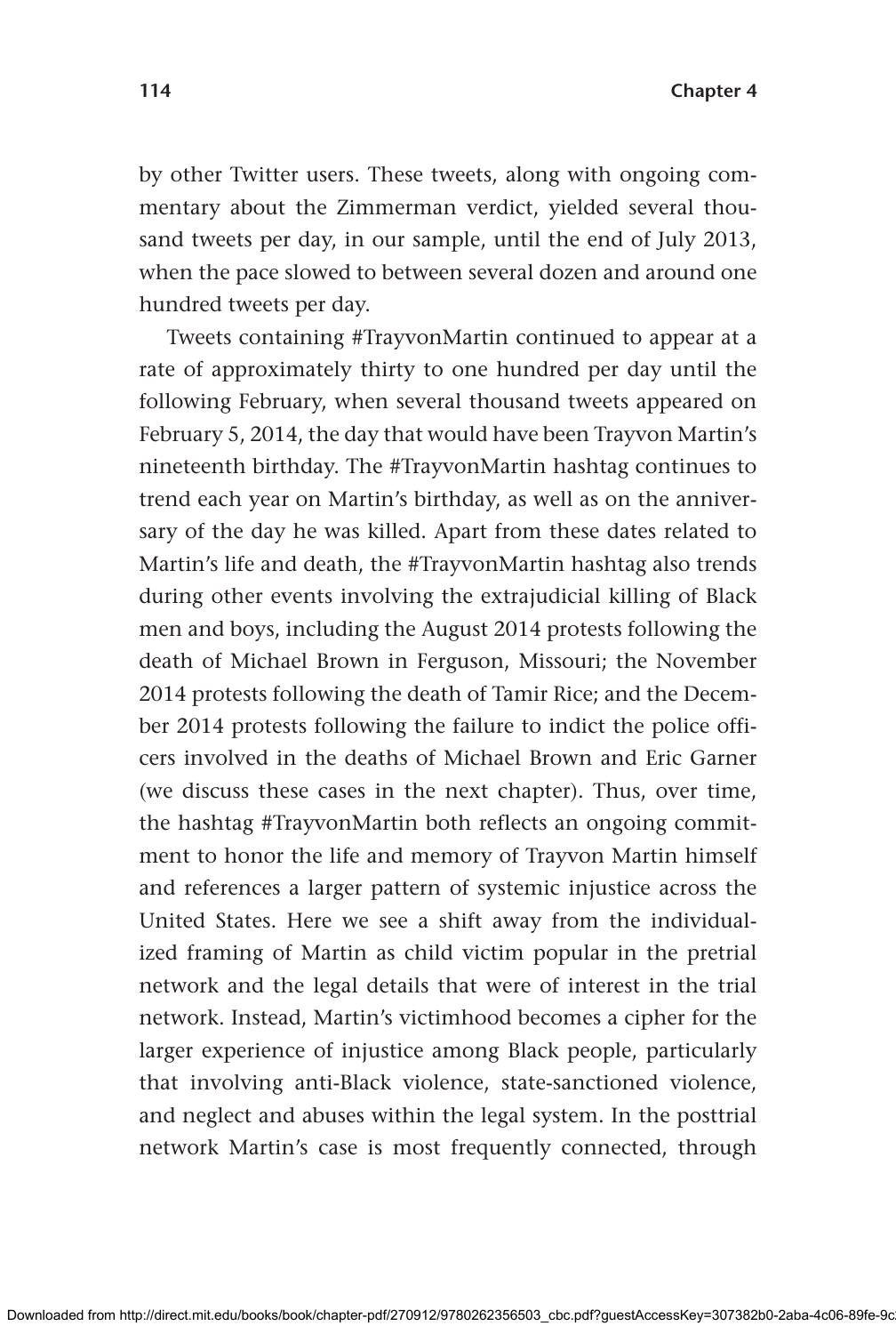co-occurring hashtags, to cases of police brutality. In this discourse, although Zimmerman was not an officer of the law, users make the connection between the ideologies that support community watch initiatives and the criminalization of Black men generally, and name the complicity and guilt of police and courts in protecting not only each other but white vigilantes who use similar logics.

In this network we also see the rise of established advocacy groups to a central position including the NAACP and members of its board, and the hacker collective Anonymous. Though the NAACP, which is a legacy Black civil rights organization, and Anonymous, which at the time was one of the most followed radical activist accounts across different issue areas, may seem like strange bedfellows, here they both serve to communicate the all too common miscarriage of justice that the Zimmerman acquittal reflected.13 On the day of the acquittal, for example, Anonymous tweeted, "No Justice for #TrayvonMartin. Not today," and the NAACP tweeted a quote from the organization's chair, Roslyn Brock, that read "Today, justice failed #TrayvonMartin and his family." Both tweets reflect the deep disappointment and anger felt in counterpublic communities regarding the Zimmerman verdict. The NAACP followed up on its first tweet with an actionable one, asking those in the network to continue to "seek justice for #TrayvonMartin" by signing a petition asking for a Department of Justice inquiry, while @YourAnonNews levied a critique of the trial, tweeting "#TrayvonMartin was put on trial, in effect, for his own murder and found guilty," while also sharing the Trayvon Martin tribute song released by Yasiin Bey, Dead Prez, and Mikeflo.

Also, in the posttrial network we see some carryover in types of popular accounts from previous periods. While the original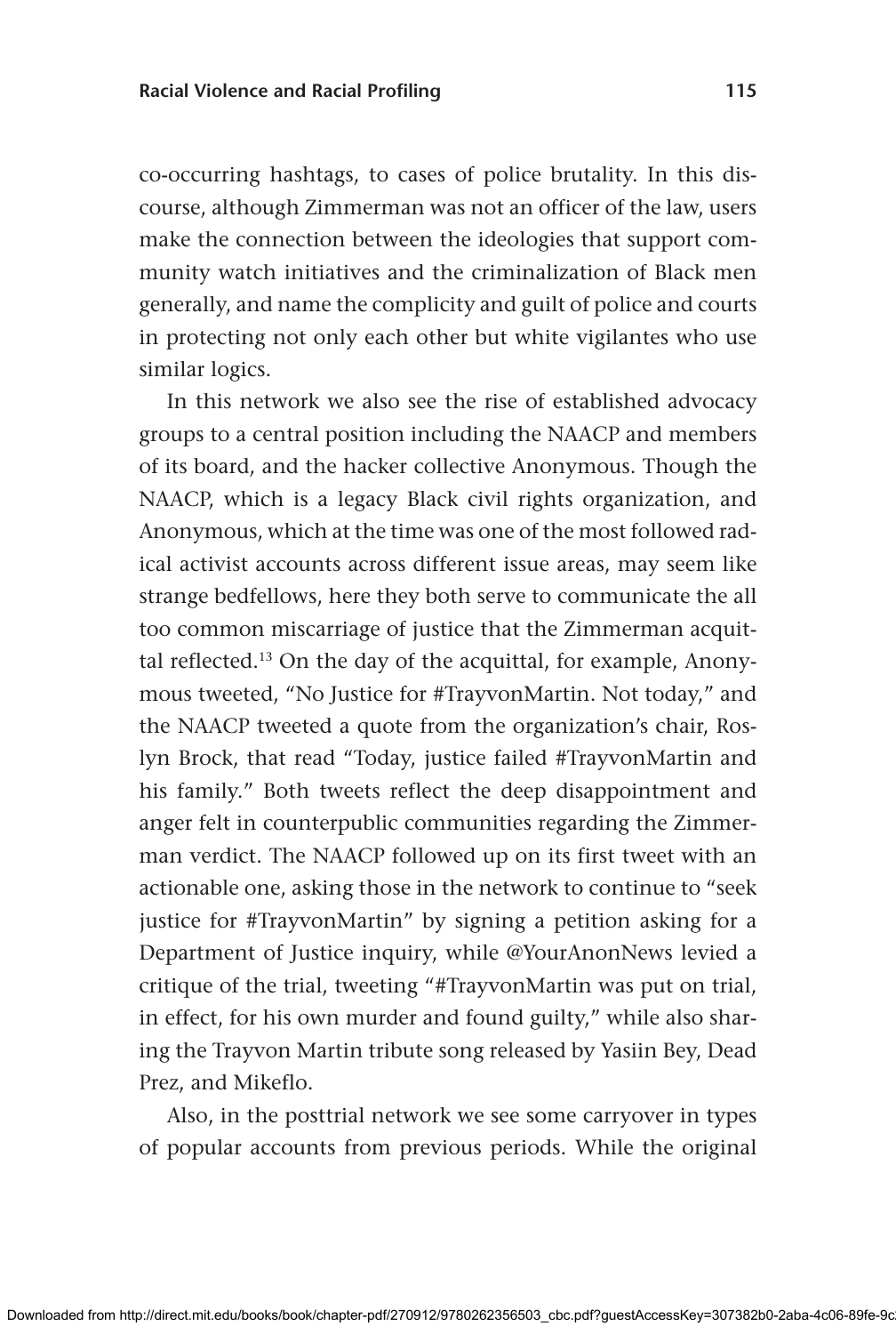group of Black celebrities central to the pretrial network are no longer influential here, they have been replaced in the posttrial network by singer Rihanna, producer NatStar, and BET's *106 & Park*, a live studio audience music video show in which hosts Terrence J and Rocsi Diaz discussed pop culture and news. Notably, this set of Black celebrity influencers is markedly younger than those that appeared in the pretrial network. While Generation X Black celebrity discourse in the pretrial network advocated for the justice system in a hopeful way that presumed it could serve Trayvon Martin's family justice, these millennial Black celebrity accounts contributed to a discourse in the posttrial network that framed the justice system itself as impossibly corrupt and unable to value Black lives appropriately.

On the day after the acquittal, for example, Rihanna's short tweet "Only in America! #TrayvonMartin" became enormously popular, the exclamation of exasperation and critique of the U.S. system as a whole resonating with members of the network. After the acquittal was announced, @106andPark began tweeting images of, and details about, the spontaneous protests occurring in response to the verdict in Times Square and other U.S. cities, ways for those who disagreed with the verdict to take action, and asked followers to "Tweet with us your reactions of the #ZimmermanTrial's verdict using #106ForTrayvon today as we discuss #TrayvonMartin w/ experts." The show dedicated an episode to Martin two days after the verdict in which it live-tweeted the reactions of hip hop stars like Young Jeezy to the verdict. NatStar released a song titled "Eureka" on SoundCloud that included a verse about Martin and was subsequently praised and retweeted in the network by NAACP board member Wanda Brendle-Moss in a show of intergenerational solidarity.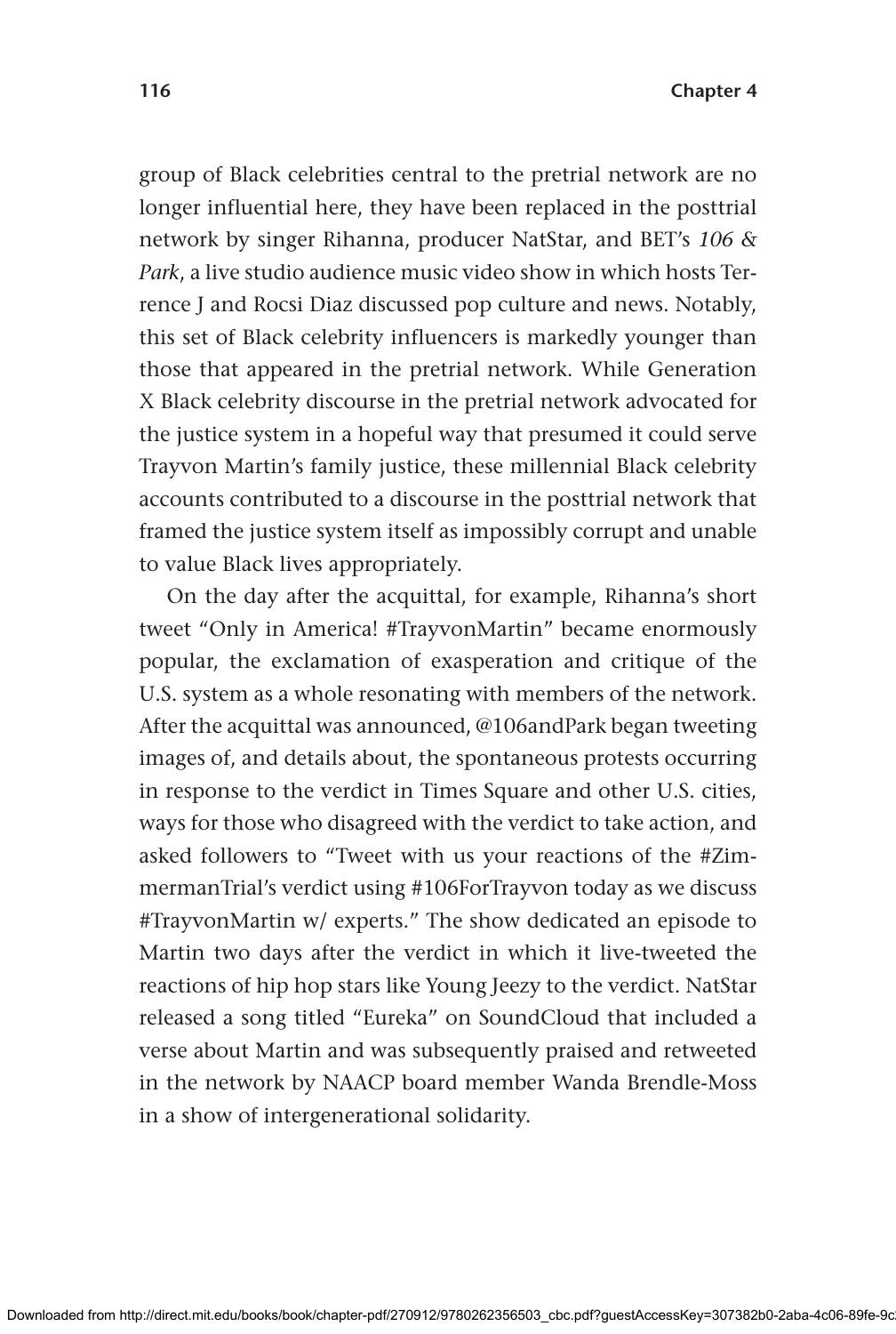One account not like the others in content made it into a position of influence in the posttrial network. The user shared a meme suggesting that white victims of Black killers receive less media and legal attention than Black victims of white killers like Trayvon Martin. The meme does not delegitimize Martin's victimhood directly, noting that he was unarmed and seventeen, but suggests that a white teen named Marley Lion met a similar fate and unfairly received no outcry or attention. The meme, which reflects the now widely discussed use of misinformation and misdirection online, lacks facts and accurate reporting—as is true of many narratives that arise online seeking to prove reverse racism or suggesting that crimes committed by Black perpetrators against whites are ignored.<sup>14</sup> Snopes, the crowd-sourced factchecking site, quickly pointed out the false equivalencies in the meme, noting that in the Lion case the victim was not targeted for his identity or for "looking suspicious" but was robbed, the perpetrators were initially unknown, and as soon as law enforcement identified the perpetrators, which was swiftly, they were arrested, charged, tried, and found guilty. Regardless, this user's centrality in the network is due solely to this meme, reflecting two responses to his tweet: first, some users, those who believed the Martin case was overblown and who were largely excluded from positions of influence in the pretrial and trial networks, used the meme to interject an alternative, dismissive narrative into the posttrial network, and second, members of the network who understood the unique injustices of the Martin case responded to the meme through a large number of replies in an effort to illustrate the false equivalency. These battling narratives elevated the single tweet to a position of prominence.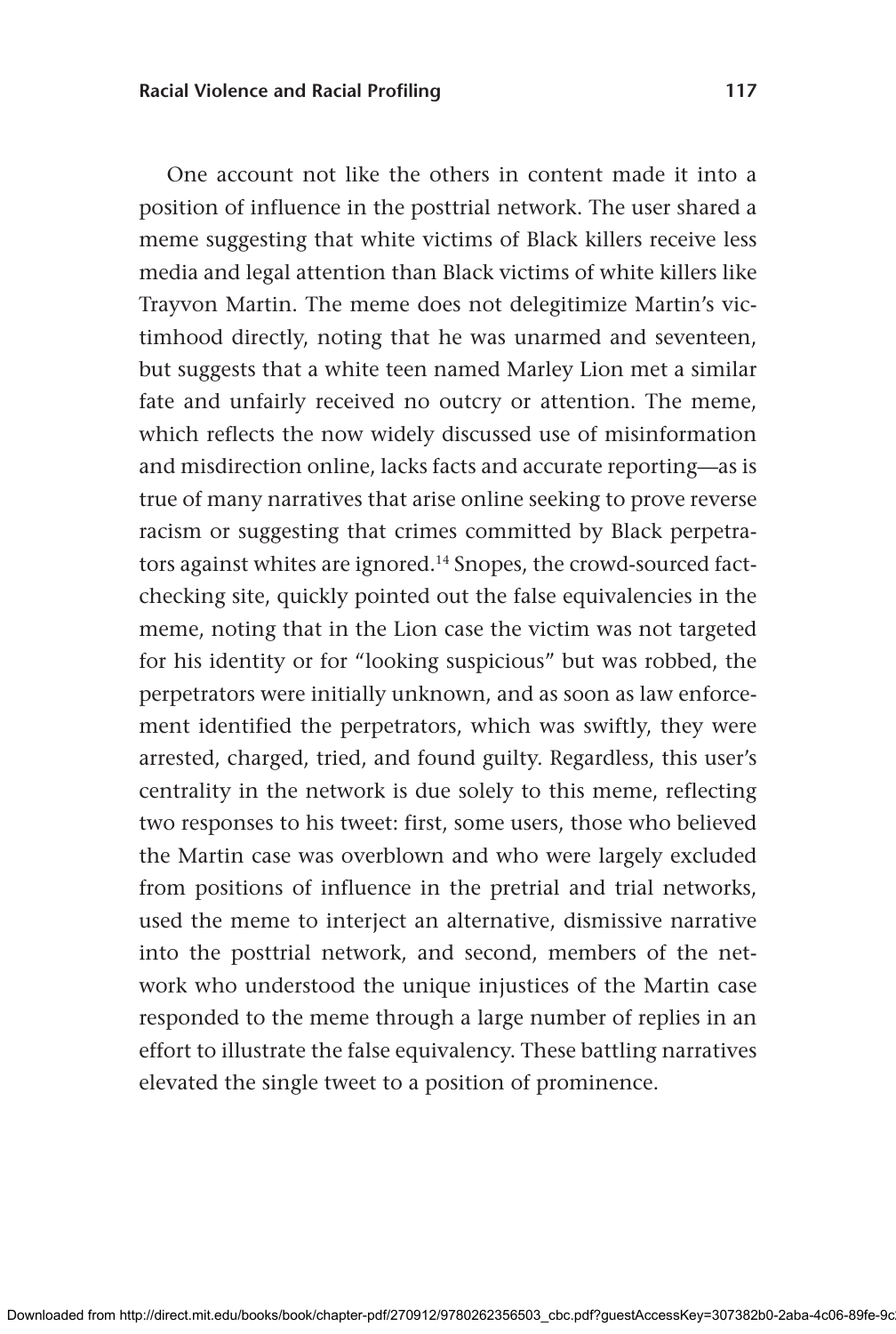#### **Setting the Stage for Black Lives Matter**

From the death of Oscar Grant to the killing of Trayvon Martin, counterpublics, activists, and concerned citizens engaged digital technology in the long tradition of elevating untold stories and unfair conditions faced by African Americans. Here we see an ecosystem that includes not just Twitter but YouTube, online petition sites, and online and offline efforts to gain the attention of journalists and celebrities and to disrupt the business as usual narratives and spaces that normalize anti-Black violence. Within the #TrayvonMartin network, we can trace the way users respond to discourse that supports or diminishes the severity of this violence and the important role of narrative whereby hashtags are linked together to contextualize, memorialize, and make demands.

For example, in addition to the network data described above, we also captured a ranked list of the most common hashtags appearing in tweets with #TrayvonMartin during our data collection window. Here we extended the collection of tweets from the beginning of the Martin story's visibility through the years following Zimmerman's acquittal. Co-occurrence helps us tell the story of how members of the #TrayvonMartin network understood Martin's killing in relation to other stories they deemed important both at the time and in the following years. Variations on George Zimmerman's name (#Zimmerman, #GeorgeZimmerman) appeared most frequently and earliest, followed by the names of other African Americans killed by police and vigilantes. Taken together with the trend data observed in the posttrial network, this lends further support to the notion that #TrayvonMartin transformed over time from a signifier of Martin himself to a symbol of the broader condition of racial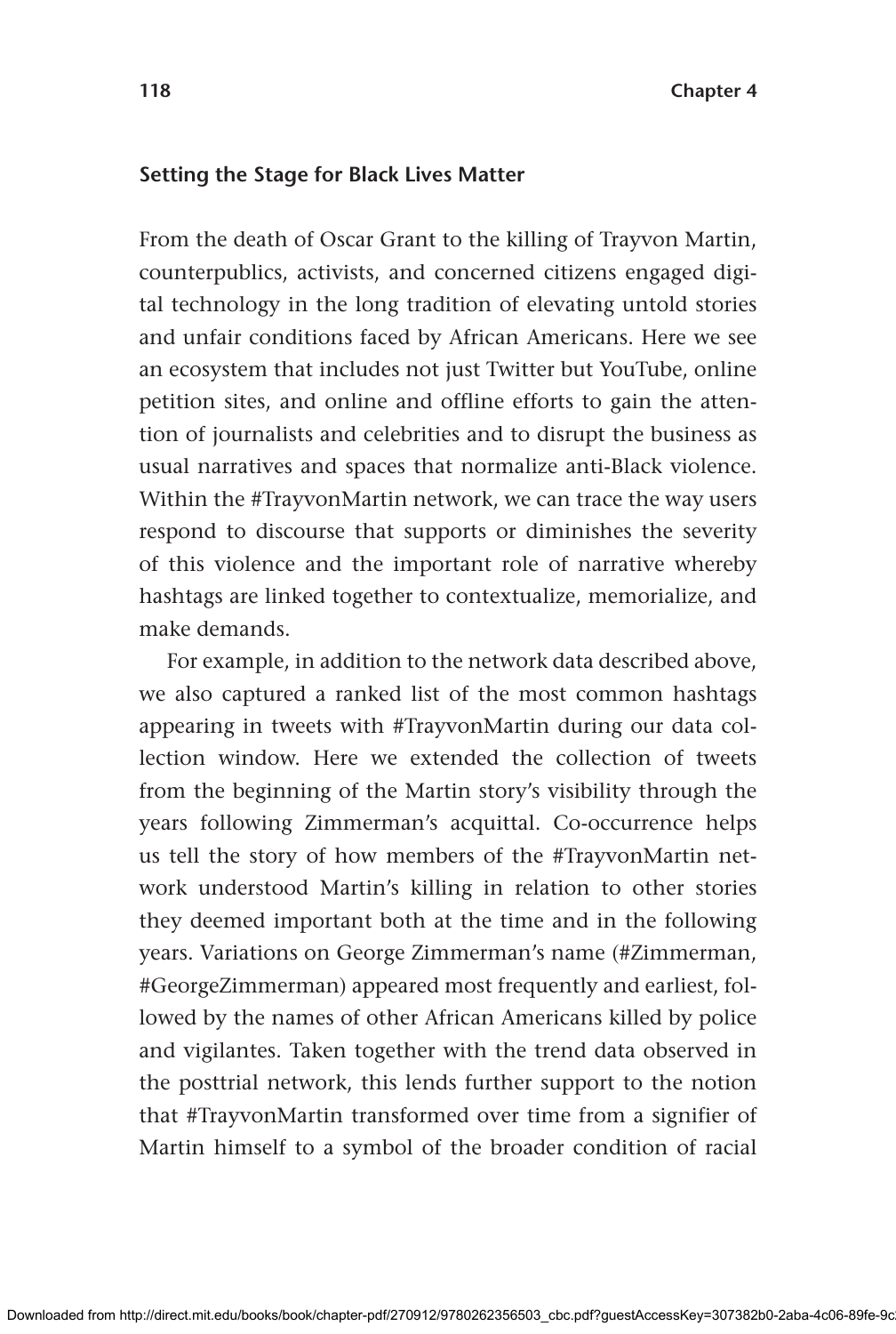bias and injustice in America. Indeed, the twenty most commonly co-occurring hashtags also include calls for justice for Martin in particular (#JusticeForTrayvon) and the Black community in general (#BlackLivesMatter).

The ongoing visibility of the hashtag on Twitter is an example of how the narratives constructed by particular publics are lasting and how particular stories carry symbolic weight even when the events lie in the past. We see this in how the story was linked, in particular, to other cases of anti-Black violence that occurred both before and after Martin's killing. Of the top one hundred co-occurring hashtag combinations, more than half, fifty-five, included the names of other African Americans killed by police violence or by white Americans. The names were those of other children, including Tamir Rice and Jordan Davis, and many men and women, including, most frequently, Michael Brown and Eric Garner, whose killings at the hands of police happened almost exactly one year after George Zimmerman's acquittal.

Remarkably, after Rice, Davis, Brown, and Garner, #Oscar-Grant is the next most frequently hashtagged name beside #TrayvonMartin. We mark the digital documentation and activism around Grant's January 2009 killing by Bay Area Rapid Transit police as a starting point for contemporary digital racial justice organizing. The linking of the Grant case to the Martin case despite intervening time and events reflects this connection. For example, the journalist and activist Abby Martin tweeted a week after the killing of Mike Brown, "Just like #TrayvonMartin & #OscarGrant, the media protects the status quo by framing #MikeBrown as the criminal, instead of the killer cop."

Notably, other historical cases of anti-Black murder are hashtagged next to #TrayvonMartin as well, including #SeanBell and #EmmettTill. The linking of these cases, which span nearly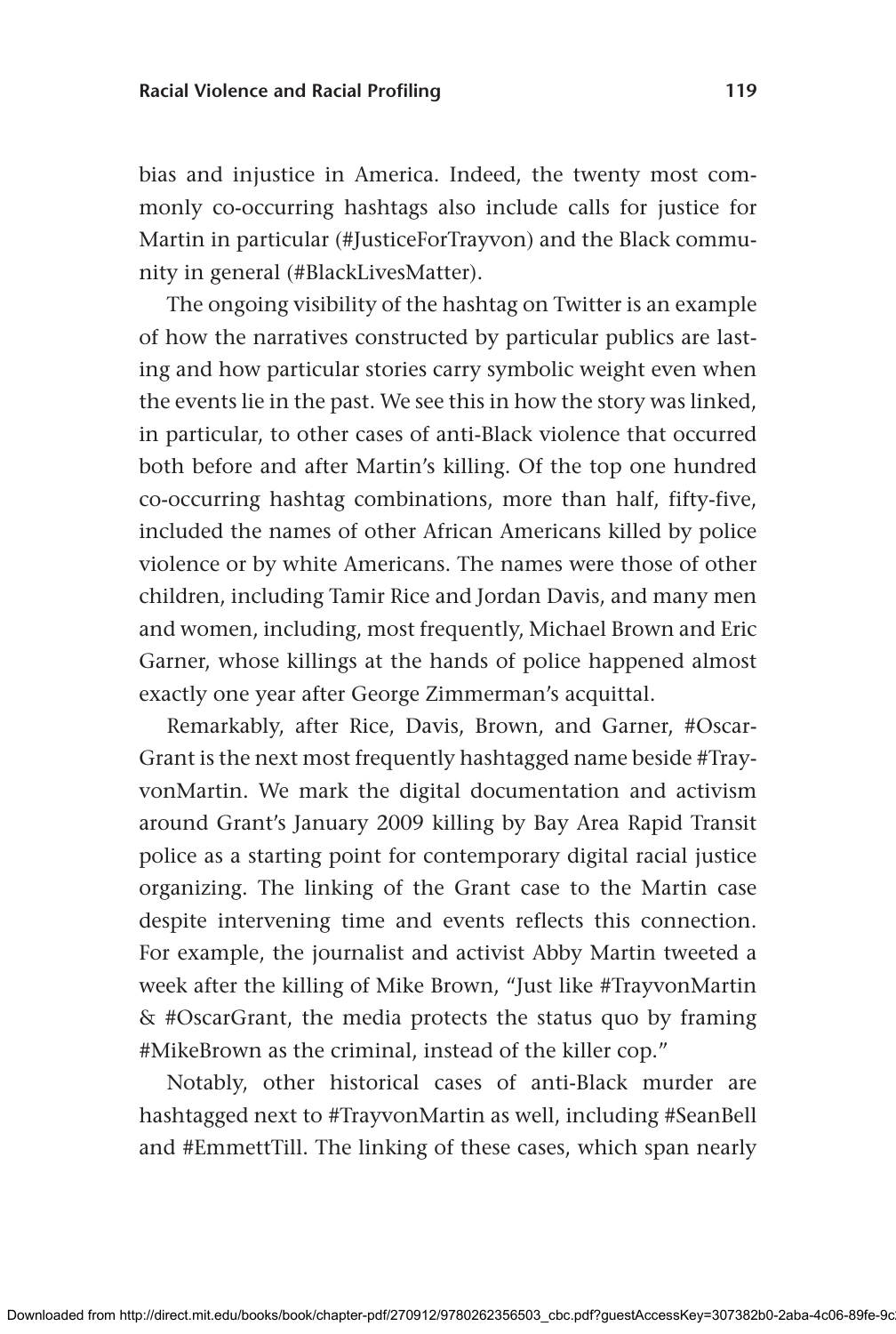sixty years, also indicates the role that collective memory plays in contemporary digital racial justice spaces. For example, user @MikeMooseBC tweeted a link to his personal YouTube channel to Rihanna, saying, "I filmed a webisode featuring #TrayvonMartin #EmmettTill #HipHop & Id LOVE ur opinion if U have time," and the account for the TV One program *Roland Reports* featuring columnist Roland Martin tweeted "DON'T MISS @rolandsmartin's NEW column, #TrayvonMartin Could Be This Generation's #EmmettTill."

Together, members of the #TrayvonMartin network argue that the fate that befell Martin, Till, and those in between reflects the glaring continuation of anti-Black violence and supremacy. Further, this linkage is used to make the point that little has changed in the treatment of Black bodies in U.S. society despite the supposed racial advances of post–civil rights America. Here we see the ways Twitter users and their networks concerned with ongoing instances of anti-Black violence locate themselves within larger histories of the Black freedom struggle and activism.

The frequency with which the hashtag #MarissaAlexander appeared alongside #TrayvonMartin further demonstrates the systemic critique levied by members of the network. The same year that Martin was killed, Alexander, a Black woman, fired a warning shot to scare away her abusive husband in Florida. Despite the Florida "stand your ground" law that Zimmerman's defense successfully used, Alexander was found guilty of aggravated assault with a lethal weapon and sentenced to twenty years in prison. The juxtaposition of the treatment of Alexander, who had been physically threatened by her husband and who physically hurt no one, with that of Zimmerman was used in the network to point out the inconsistent ways in which laws are applied to Black and white victims and defendants.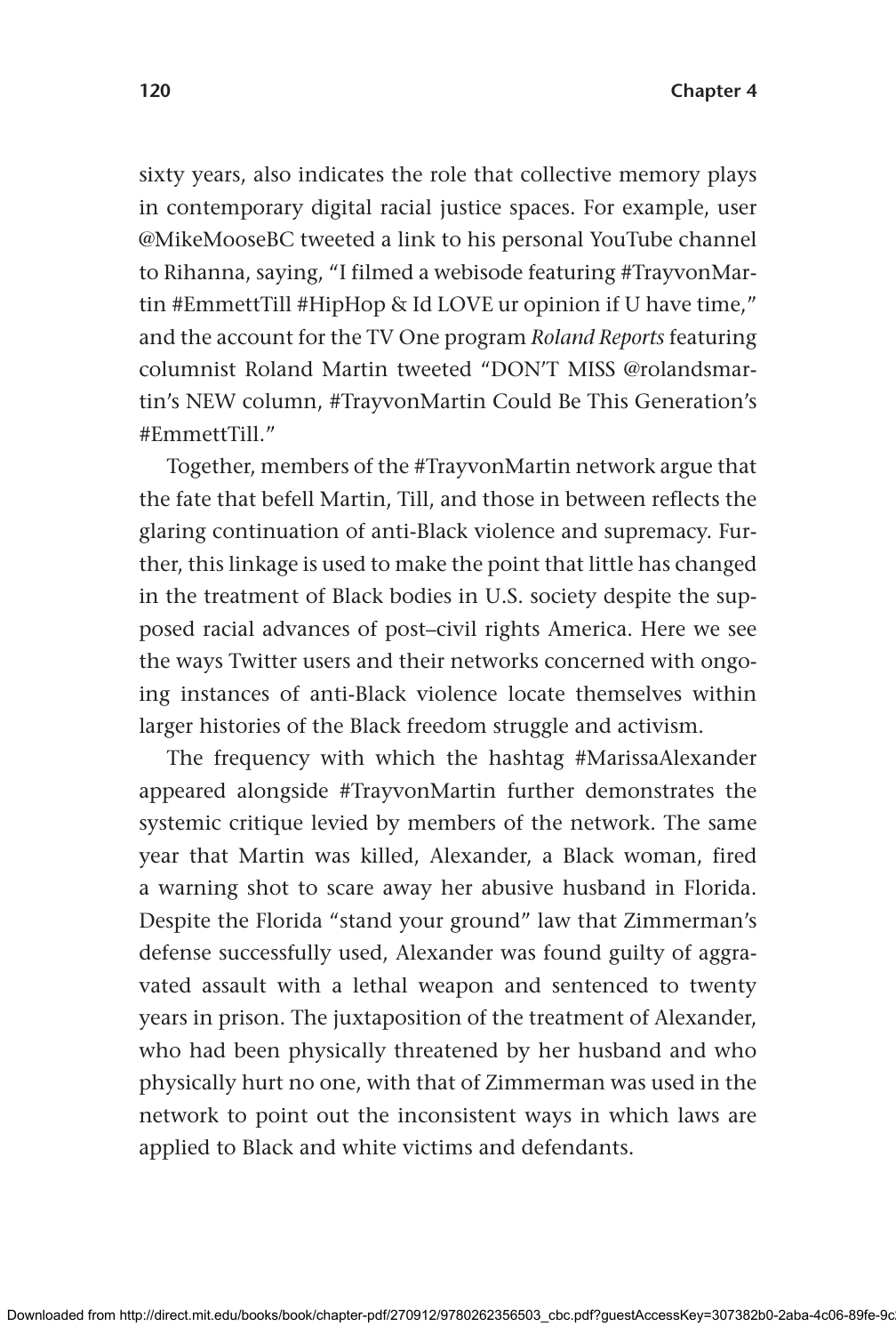Other names co-occurring with #Trayvon Martin include #RenishaMcBride, #FreddieGray, #WalterScott, #Kendrick-Johnson, #JohnCrawford, #AntonioMartin, and #RekiaBoyd. Together these hashtags work within the network to highlight a systemic problem that results in the unnecessary, frequent, and barbaric deaths of Black Americans. Together they make a case for a movement for Black lives.